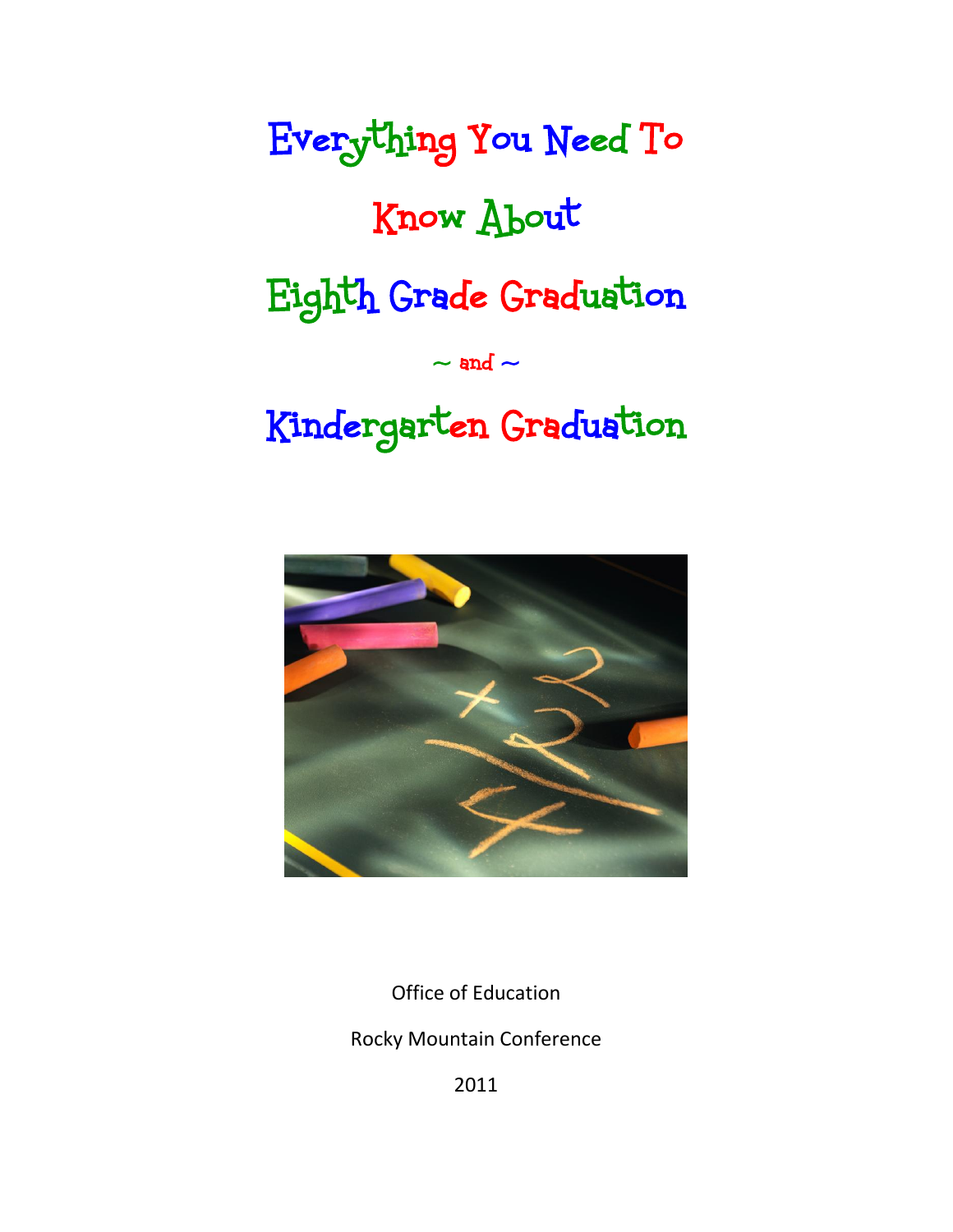### **Everything You Need to Know About**

## **Eighth Grade Graduation**

### **and**

### **Kindergarten Graduation**

*Office of Education*

*Rocky Mountain Conference*

*2011*

# Table of Contents

| Introduction                                                   | 3  |
|----------------------------------------------------------------|----|
| <b>Before We Get Started</b>                                   | 4  |
| Difference Between K Graduation and 8 <sup>th</sup> Graduation | 5  |
| Timeline                                                       |    |
| <b>Planning Details</b>                                        | 9  |
| <b>Funding</b>                                                 | 19 |
| <b>Sample Printed Programs</b>                                 | 20 |
| Sample Aims, Mottos, Texts                                     | 22 |

### *Written by Jodie Bell Aakko*

(Sample Aims, Mottos, Texts submitted to circle.org by various teachers as listed)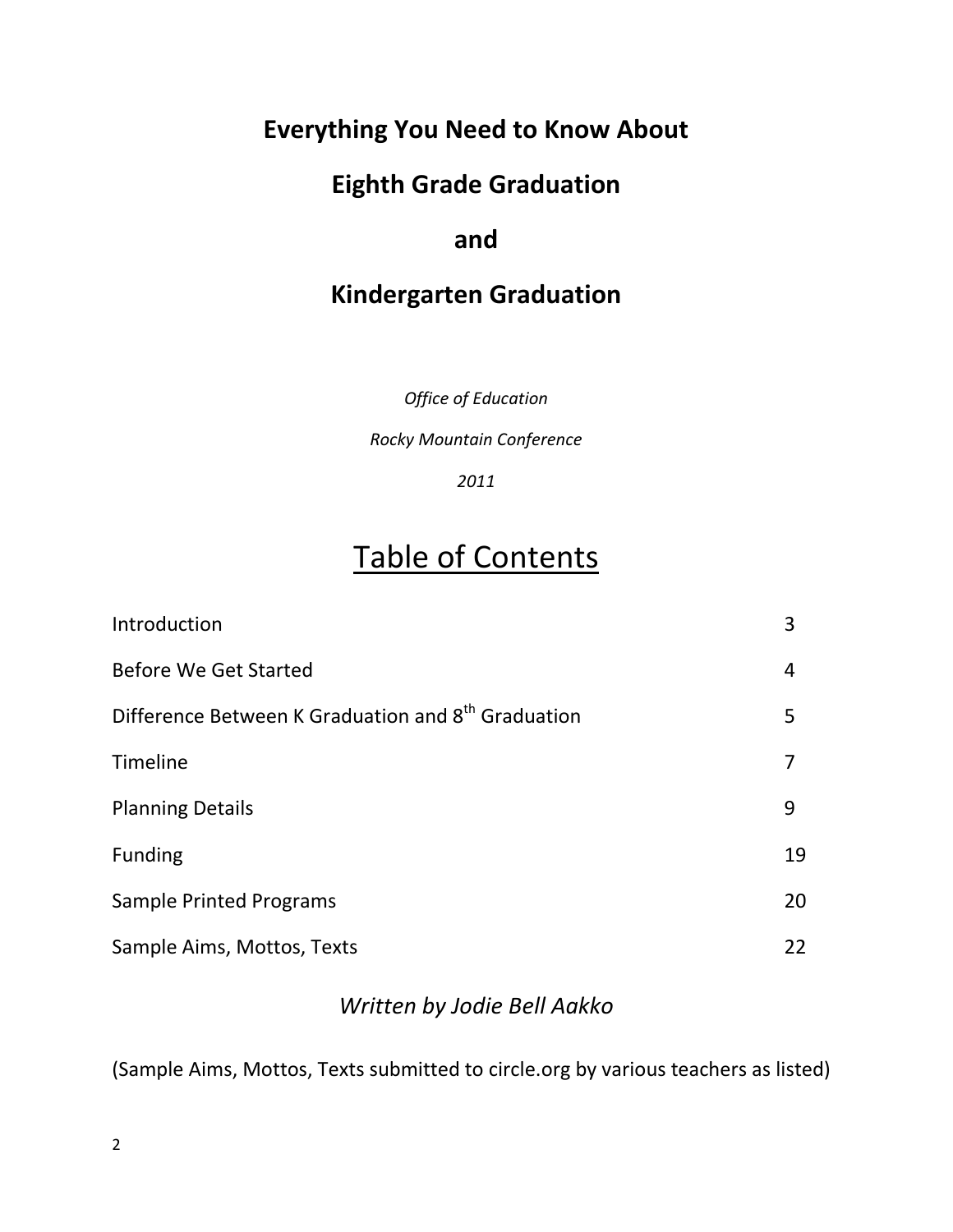### **Everything You Need to Know About**

### **Eighth Grade Graduation**

### **and**

### **Kindergarten Graduation**

*Office of Education*

*Rocky Mountain Conference*

*2011*

#### **Introduction**

Graduation is an important moment in life to celebrate accomplishments, prepare for new experiences, and begin a more personal walk with Jesus. Graduation is a big step in anyone's life, declaring a spiritual sense of purpose, hope, and faith. For the SDA Christian educator, graduation is the public moment we acknowledge God's plan for His children. "For I am confident of this very thing, that He who began a good work in you will perfect it until the day of Christ Jesus." Phillipians 1:6.

This booklet contains suggestions for planning a successful, meaningful graduation program. The details mentioned in this booklet are not policy, nor are considerations made for local school customs, interests, or needs. For further information, please contact the Rocky Mountain Conference Office of Education.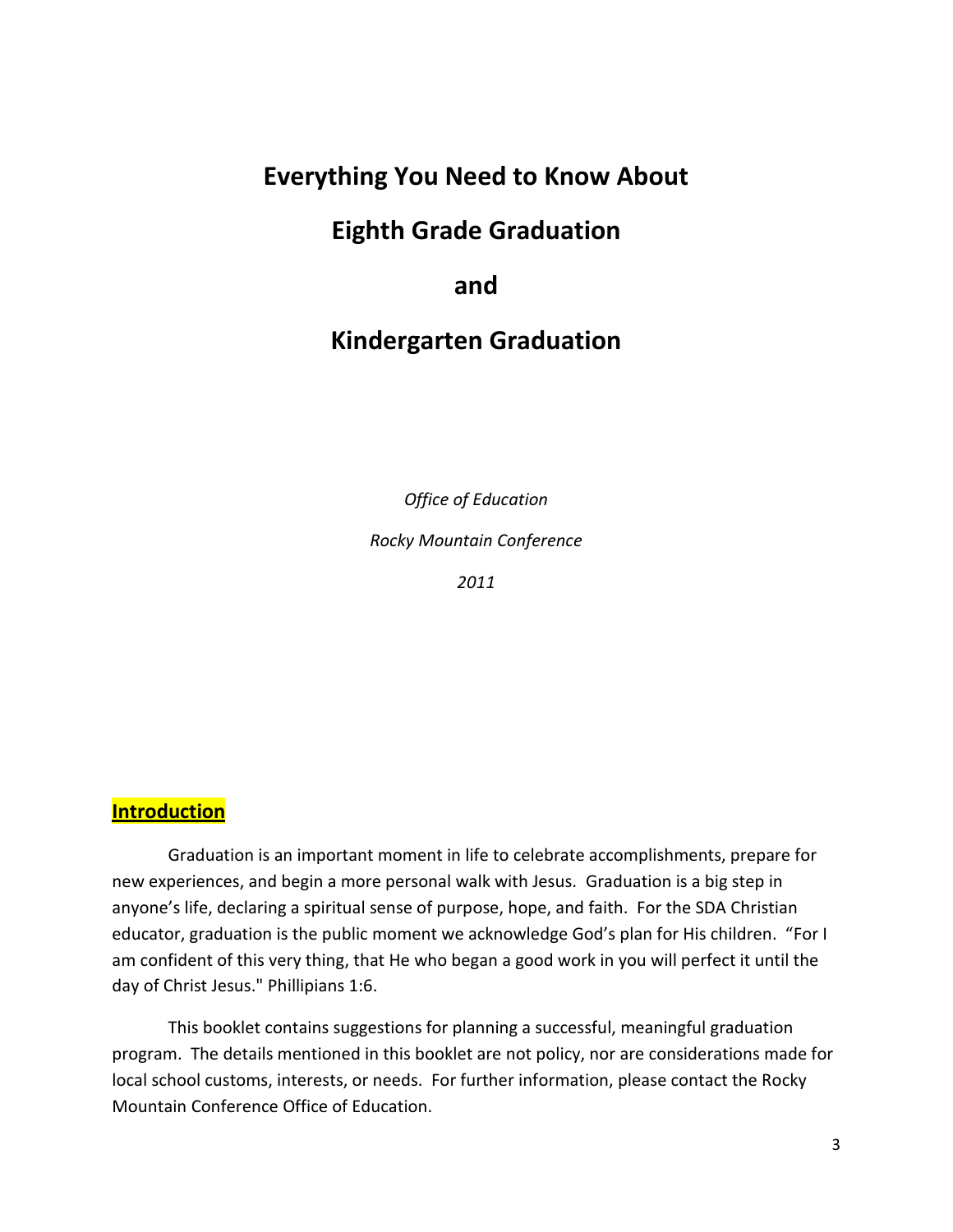#### **Before We Get Started**

Graduation is more than just an event. In addition to event planning, a general understanding of five fundamental facts is vital.

- 1. The graduates, and their family members, consider graduation to be the year's most important event.
- 2. Teacher communication and organization are essential to a successful graduation.
- 3. Sometimes a graduate, or family member, can feel anxious or stressed about the idea of graduation; so share your positive, energetic attitude towards graduation as much as possible. For example, a graduate may have nothing appropriate to wear, or divorced parents will be in conflict. Lend regular support and encouragement.
- 4. Expectations and opinions will come from several different groups, such as, the graduates, the family members, and the school board. Therefore, it is important to balance priorities and respect each group's perspective.
- 5. Graduation is a celebration, but more so, the event is formal, academic, and of sacred nature. An ideal graduation has an appropriate balance of fun and seriousness. Carefully done, a graduation program that includes a bit of creative fun can be memorable and meaningful.

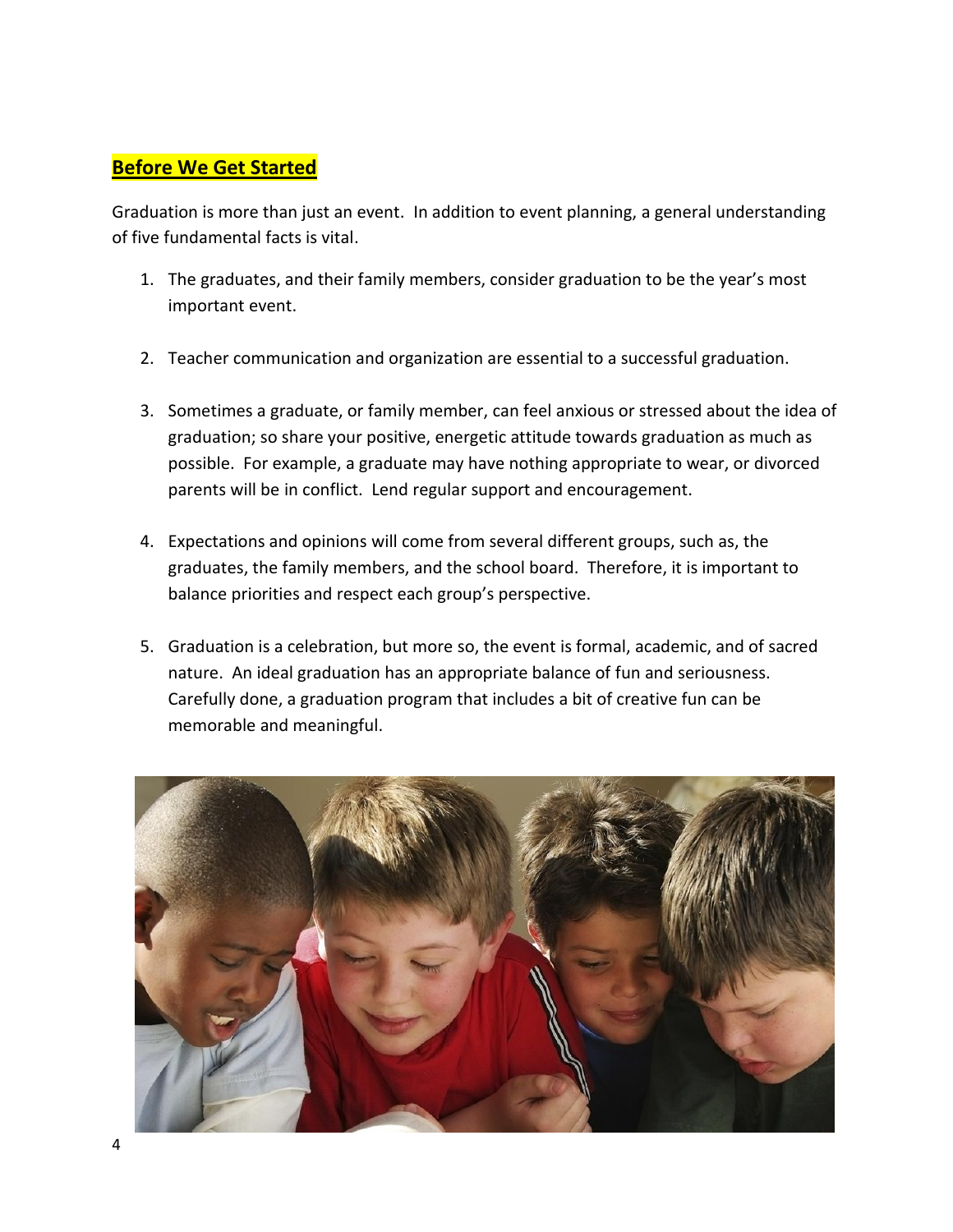#### **Difference Between Kindergarten Graduation and Eighth Grade Graduation**

The timeline described on the following pages describes the eighth grade graduation. A kindergarten graduation is different in several ways.

- The length of time is much shorter. Refer to the sample kindergarten graduation program to notice omissions.
- There are typically more songs, and most songs (if not all) are presented by the kindergarten students. Songs will often have visuals/objects which the students wave or hold-up. Ideal recorded music for the slideshow includes songs such as "Let Them Be Little," by Billie Dean, children songs by Steve Greene or Michael Card, or instrumentals.
- $\blacksquare$  The processional and recessional selection is younger sounding in nature. For example, the processional may be "Jesus Loves the Little Children," and will seldom, if never, be the traditional graduation march.
- **D** Overall, the kindergarten graduation is presented by the graduates, rather than a program *for* the graduates.
- Kindergarten graduates typically wear a home-made graduation cap signed by classmates. The homemade graduation cap is an adorable keepsake. Girls wear a church dress, and boys wear a dress shirt and tie.
- $\blacksquare$  The diploma presentation and tassel "switch" (moved in any direction) is presented by the kindergarten teacher and the school principal. The kindergarten teacher will read the names and present the diploma, and then the principal will "switch" the tassel.
- Kindergarten graduations do not include boutonnieres and corsages. As the only flowers, graduates will present a homemade flower to their parents after their "What I Learned" speech. The homemade flower includes a keepsake photo of the graduate, with a "thank you" poem or a "growing up" poem attached. Students of divorces parents make two flowers.
- Kindergarten graduations exclude a graduation address. Class aims and mottos (seldom used), are simple, such as "Jesus loves me," etc.
- **Optional: The kindergarten teacher may present each student with a certificate,** recognizing classroom achievement or personal growth. Some kindergarten teachers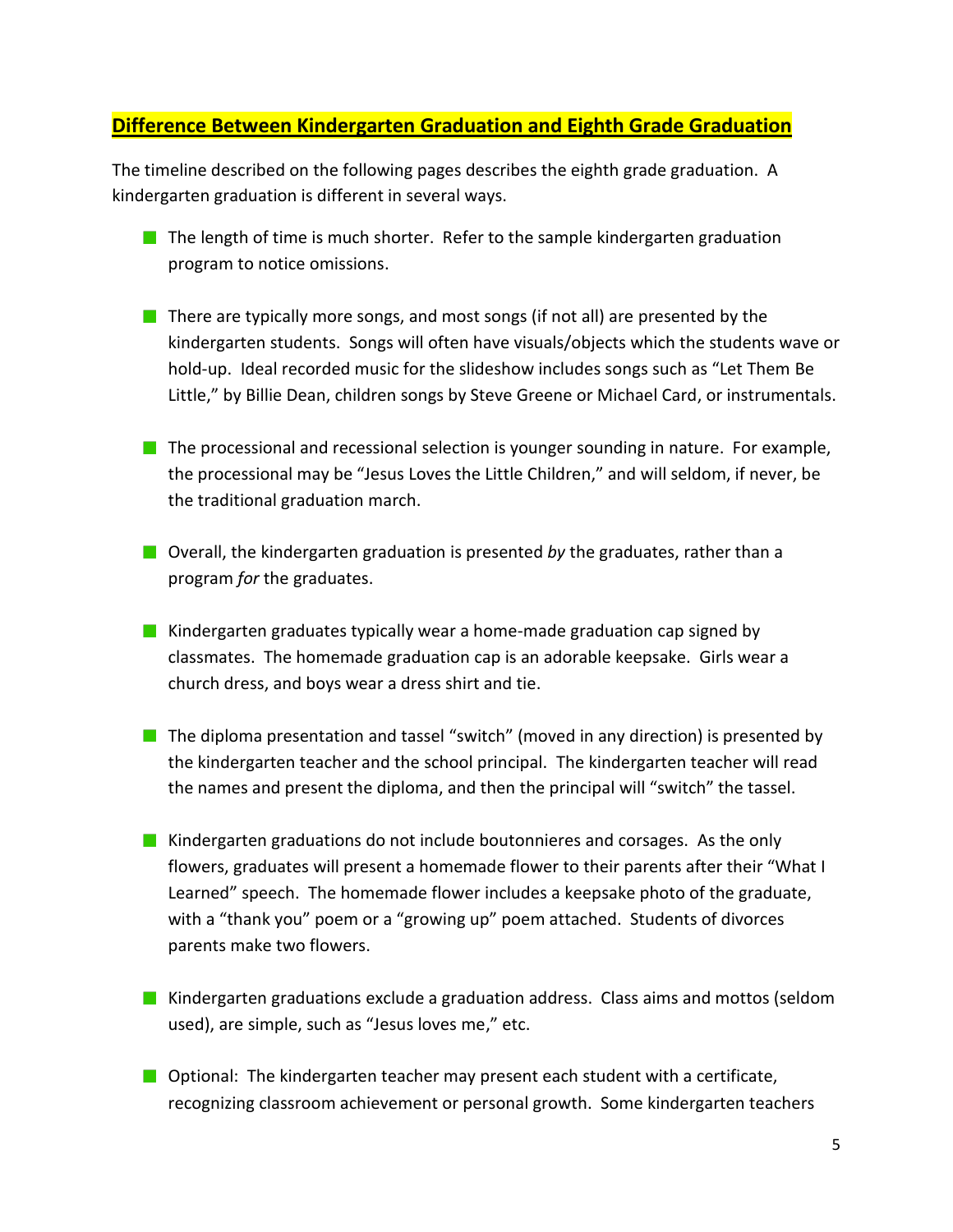present a career award, such as "Super Star Nurse Awad," based on each student's personality, interests, abilities, and gifts.

■ Two excellent websites for kindergarten poems, songs, and graduation craft ideas <http://www.hummingbirded.com/end-of-year.html> <http://www.littlegiraffes.com/graduation.html>

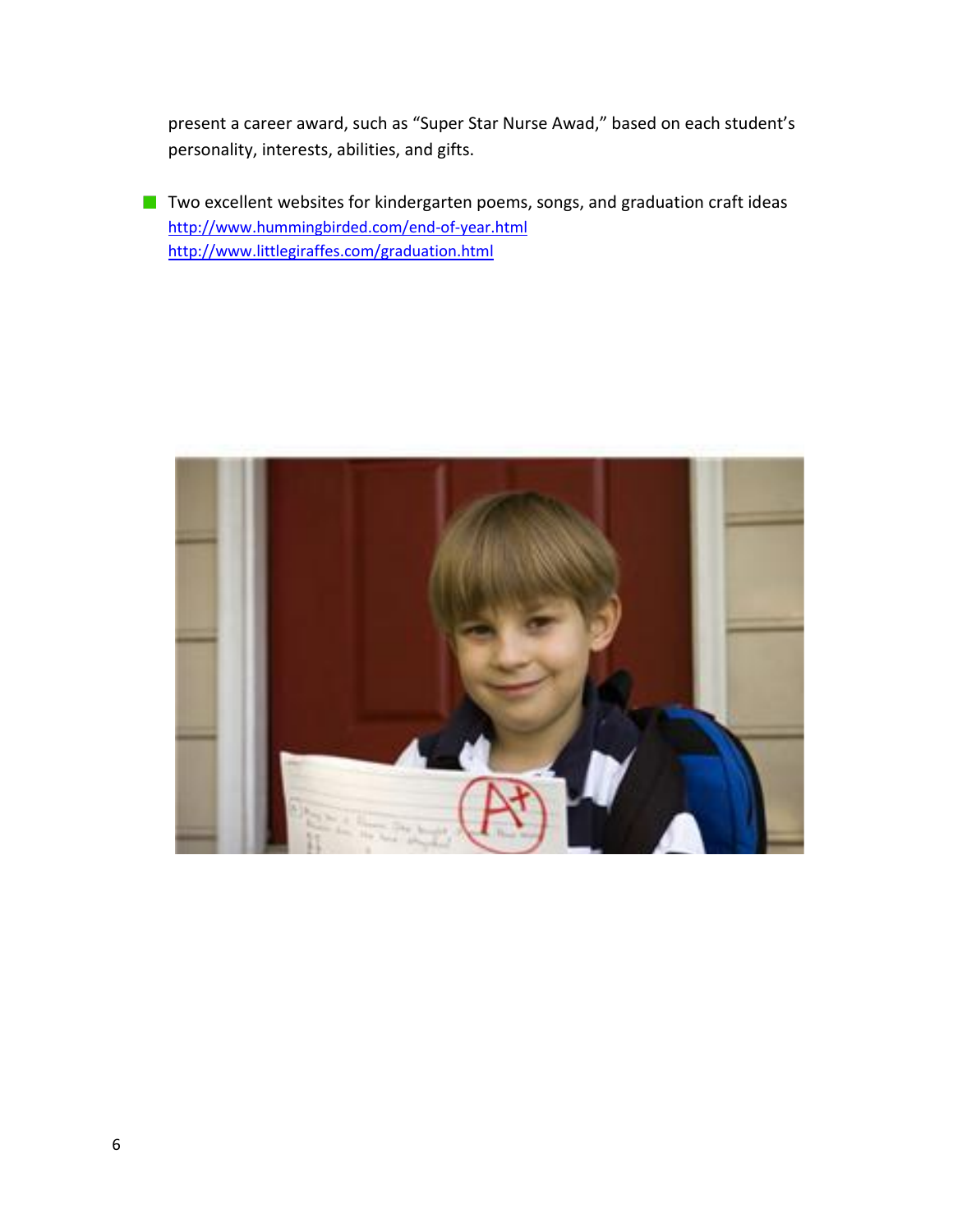#### **Timeline**

- School Registration: Parents should be notified of the graduation date. This event will be listed on the school year calendar.
- **Eight to Six months prior (September to December): Graduation speaker is selected. If** your speaker is a local individual, such as a pastor, then the speaker does not need to be selected this early. Elect class officers, if desired. Conduct parent information meeting concerning fundraisers, and wardrobe expenses.
- Three months prior (Beginning of February): Time and location of event is selected. A "save the date" announcement is placed in church bulletins and school newsletter. Invite a group or individual to have special music. Secure a pianist or instrumentalist for the processional, etc., or plan to use recorded music. Give school board a summary of the graduation plans, and get approvals if necessary.
- **Then Weeks prior (Mid-March): Graduation gifts are ordered. Diploma order is placed** with the conference office. Order printed invitations, if desired. Order caps and gowns, if desired.
- **Eight weeks prior (Beginning of April):** Jobs are assigned to volunteers, including reception coordinator. Students select class colors, text, aim, motto, and class gift. Eighth grade skip day plans are finalized, announced, and approved. Parents are asked to collect baby photographs for the slide-show, as well as collections for a memory book. Select individuals for welcome, opening prayer, closing prayer, etc. Print reminder in parent newsletter that student accounts must be cleared to receive diploma and report card.
- Six weeks prior (Mid-April): Announcement is printed in church bulletins and school newsletter, inviting all to attend. Announcement prints each week until the event has passed. Instruct students on class speeches. Mail printed invitations, if desired. If planned, tell each parent to have a three-minute speech prepared.
- **Four weeks prior (End of April):** Cake is ordered, florist order is placed. Assistants are selected for cake server, punch server, greeters, PA operator, and clean-up crew.
- **Three weeks prior (Beginning of May): Wardrobe is approved. Decorations are** purchased. All baby photographs are given to the slide-show producer. Current and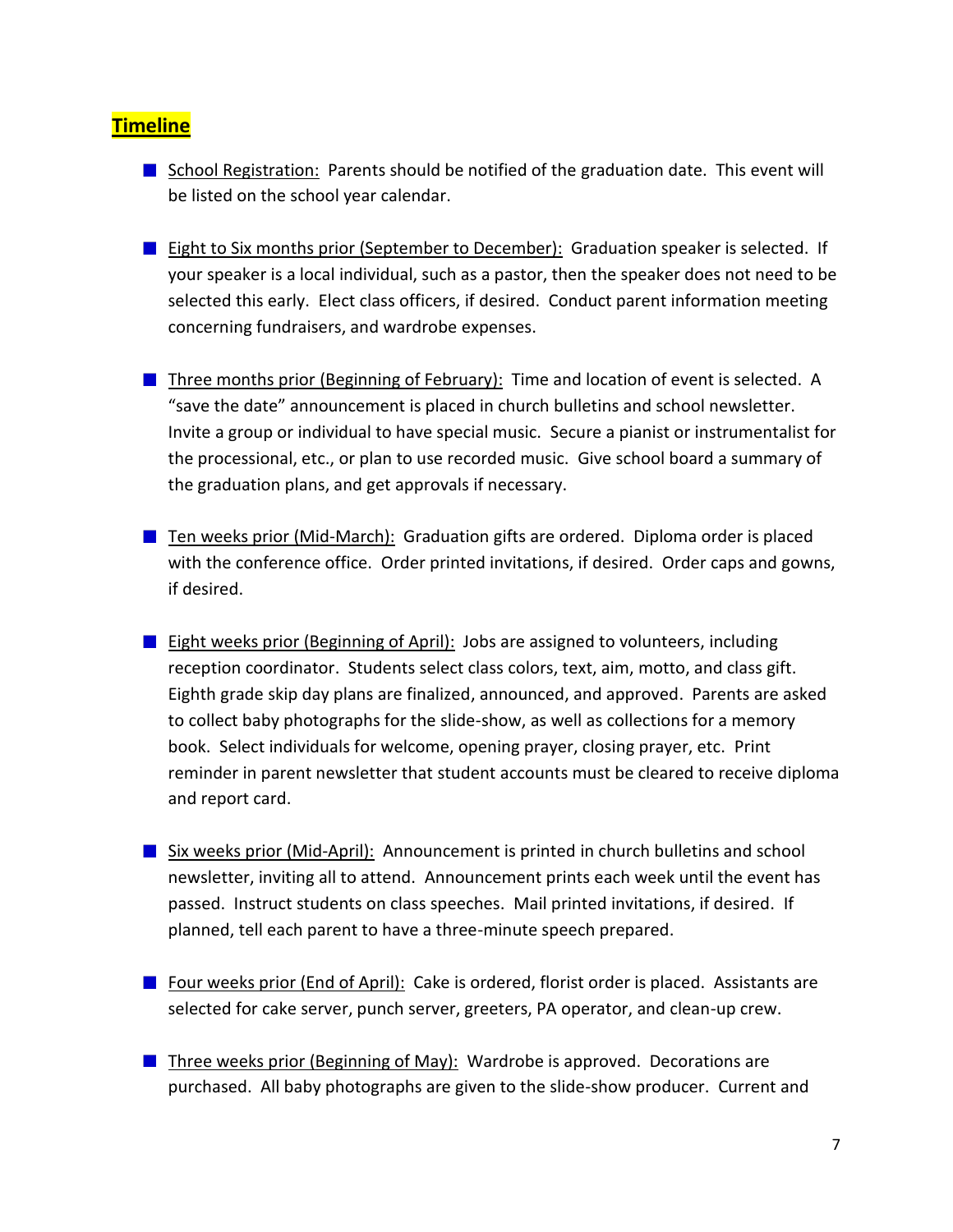past-years' photos are collected from school events. One color 5x7 photo is printed and framed of each graduate. Slide show begins production.

- **The Life Act Act Two weeks prior:** Memory books are finalized. Oral announcement is made in church for the next two weeks. Slide-show is finalized. Preview class speeches, and edit as necessary.
- One week prior: Printed programs are created. Remind floral coordinator to arrive ten minutes early to pin corsages and boutonnieres on delegates and graduates. Remind stage delegates to arrive ten minutes early, in order to receive corsages and boutonnieres.
- **Three days prior: Floral coordinator confirms order with florist. Reception coordinator** confirms cake order with baker.
- **The State State States is a state is a stage**, projector, projector screen, and PA system are setup. Program is rehearsed.
- **Day of:** Florist order is picked-up, cake and reception food are picked-up. Location is decorated, reception tables are set. Stage is prepared. Podium materials are placed. Programs are placed on chairs (unless handed at door).
- $\blacksquare$  Following Reception: Assist seventh-grade students in clean-up.
- Day After: Thank-you cards are written to speaker, reception coordinator, and musicians.

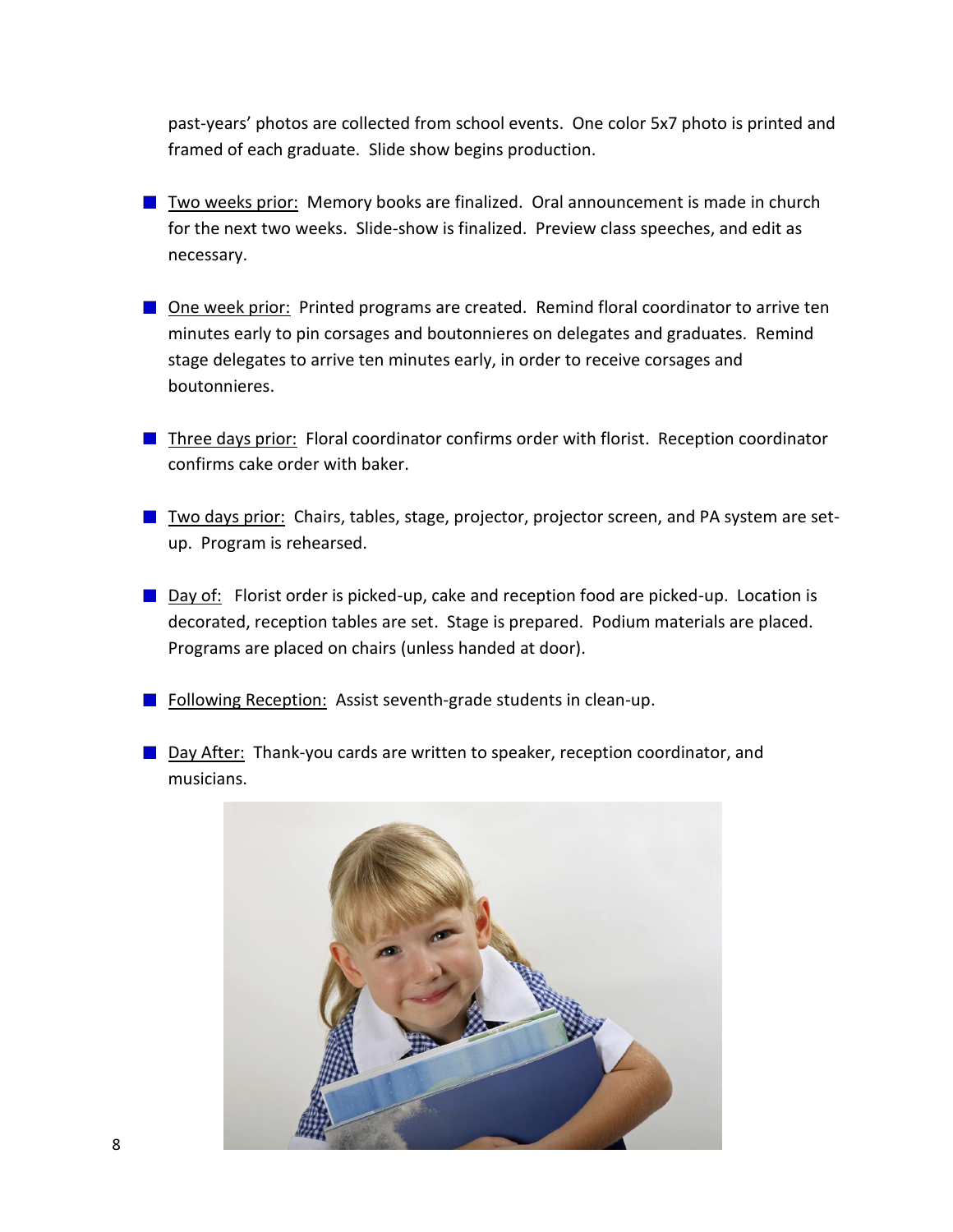#### **Planning Details**

Cake- The cake is the focal point of the reception. The cake is usually a decorated sheet cake with a message such as "Congratulations Graduates", or "Congratulations David, Josh, Sarah, and Megan" (each student name). If ordering more than one cake, you can have different names or messages on each cake, with different flavors and fillings. The baker is told the class colors so that the cake will match nicely. Leftover cake should be sent home with the graduate families. Order enough cakes to serve each guest one average slice. Estimate your number of guests based on the average number of guests at previous school events, plus a little more per graduate because more relatives attend graduations than they do other school events. The number of guests attending also depends on whether or not the K-7 students are singing special music for the event. Most schools order from King Soopers, Costco, or Sams. Students should have a say in cake choice. If the cake is made by a "friend," make sure the taste and appearance match professional quality. Be sure to contact baker three days ahead of pick-up time to confirm order has not been lost, whether using a professional or a volunteer.

Church Communication- A printed invitation should appear in the bulletin for six Sabbaths (or less) preceding the kindergarten and eighth grade graduations. Example, ending with the class motto: "David Jones, Josh Smith, Sarah Evans, and Megan Meyers invite you to attend their eighth grade graduation, on May 26, 2011, at 7:00 pm, in the Crestview SDA Elementary School gymnasium. Reception following. Come help us celebrate our accomplishments and wish us continued success in our next educational journey. Joy is knowing you are exactly where God wants you to be." The students or a teacher should give enthusiastic oral announcements for two preceding Sabbaths, or more.

Class Colors- Students pick two class colors for their eighth grade graduation, unless they are instructed to use school colors, or unless they must use existing school graduation decorations. For students, the most exciting part of the graduation event is the right to select their own colors. The class colors will determine the color of decorations, flowers, printed programs, reception supplies, and wardrobe. Even though students select what may seem poor color choices, by the time decorations are place, the color choices will look fine.

Class gift- If funding is available, the class purchases a gift for the school. This item can be something inexpensive, such as a DVD player, computer software, PE equipment, or something more expensive such as hand bells, computers, projectors, etc. At most schools, classes are not required to purchase a gift. The class chooses the item, with teacher leadership. Kindergarten classes do not select a class gift for the school.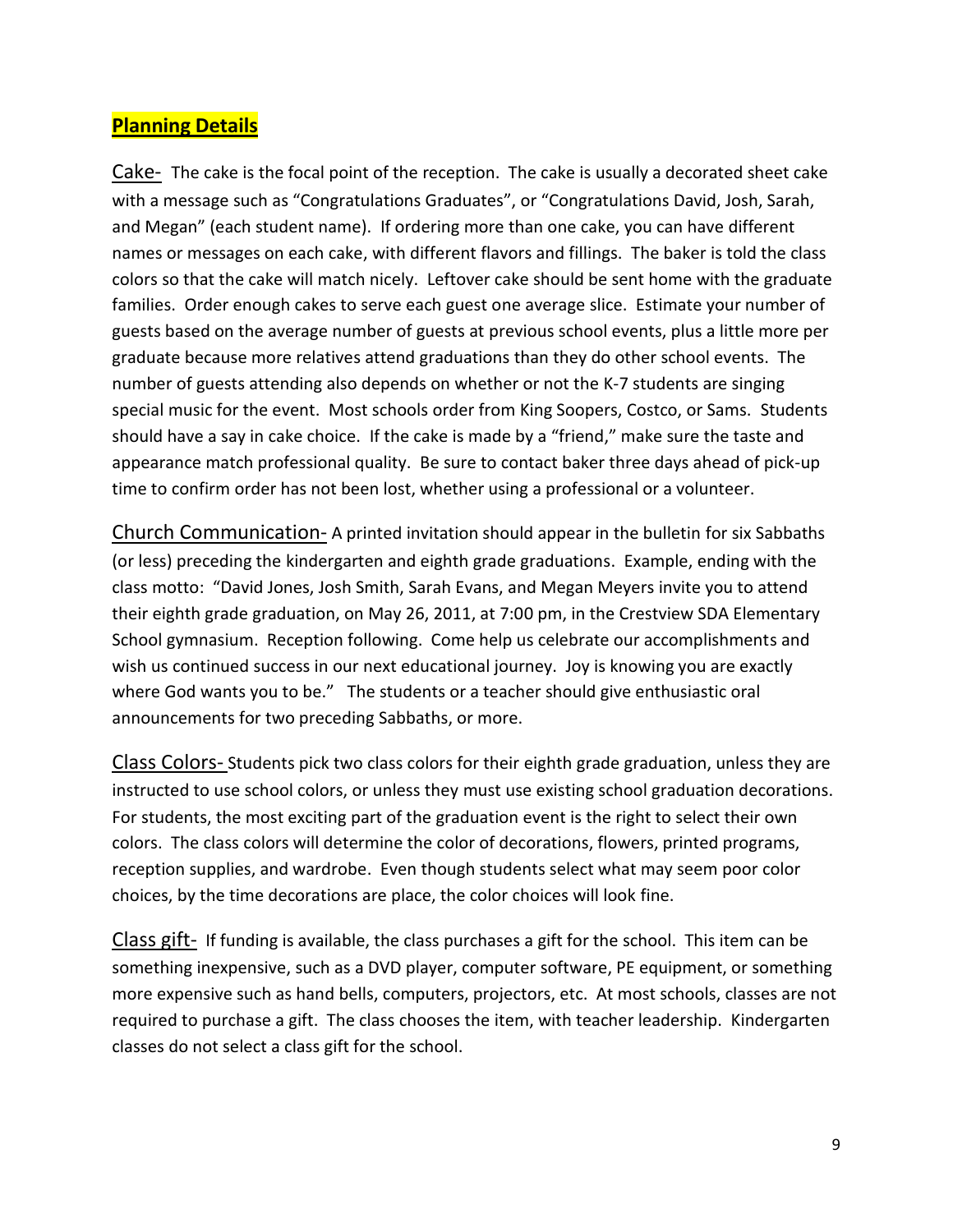Class Officers- Optional. Depending on the class size (three or more) and dynamic, students elect class officers, such as president, vice president, secretary, treasurer, and pastor. Class officers are usually elected in late September, although some elections are held later in the year. The class president makes a five-minute (approx.) speech at graduation, for the purpose of speaking on behalf of the class. The president speech includes appreciation for teachers, parents, and classmates; a summary of the value of the elementary Christian education; a summary of how the class has grown spiritually, academically, and emotionally; and a report of their desire to continue in Christian education. The class president should have a solid character and possess integrity as a school leader. All student speeches should be previewed, edited, and approved by the teacher.

Class or Parent Speeches- Options of Student and Parent Speeches include:

- A. Class president speech, see above.
- B. A speech by each student, in alphabetical order. These three-minute speeches are similar to the president's speech, and are usually followed by each student presenting their family members with flower stems.
- C. Parent speeches, in alphabetical order. Each parent (one parent per graduate, or both parents in case of divorce) gives a short speech to their child, followed by each student presenting family members with flowers. Parent speeches are not previewed, but are limited to three minutes each. The parent speech is for the purpose of congratulating their child, sharing memories, expressing love, and giving advice. *Very Important:* If parent speeches are given, make sure each graduate has a parent speaking.

Note: Base the "speeches" choice on class size. A class of one or two should choose B *and* C. A class of three to five can choose A and B *or* A and C. A class of six or more should stick to choice A.

Class Text, Aim, and Motto- Students choose an aim and a motto, or a class text, or all three. See attached list of information found on circle.adventist.org.

Class Trip- Please refer to the Union Education codebook, and consult your superintendent for instructions concerning overnight trips. Most schools, particularly small schools, do not take overnight trips every school year.

Clean-up Crew- In honor of the graduates, the clean-up crew does not include graduate families. Graduate families enjoy an evening ending in fellowship, celebration, or relaxation. A simple solution to clean-up needs is to create a tradition of "seventh-grade clean-up crew." The seventh grade families will appreciate knowing they will be on the receiving end the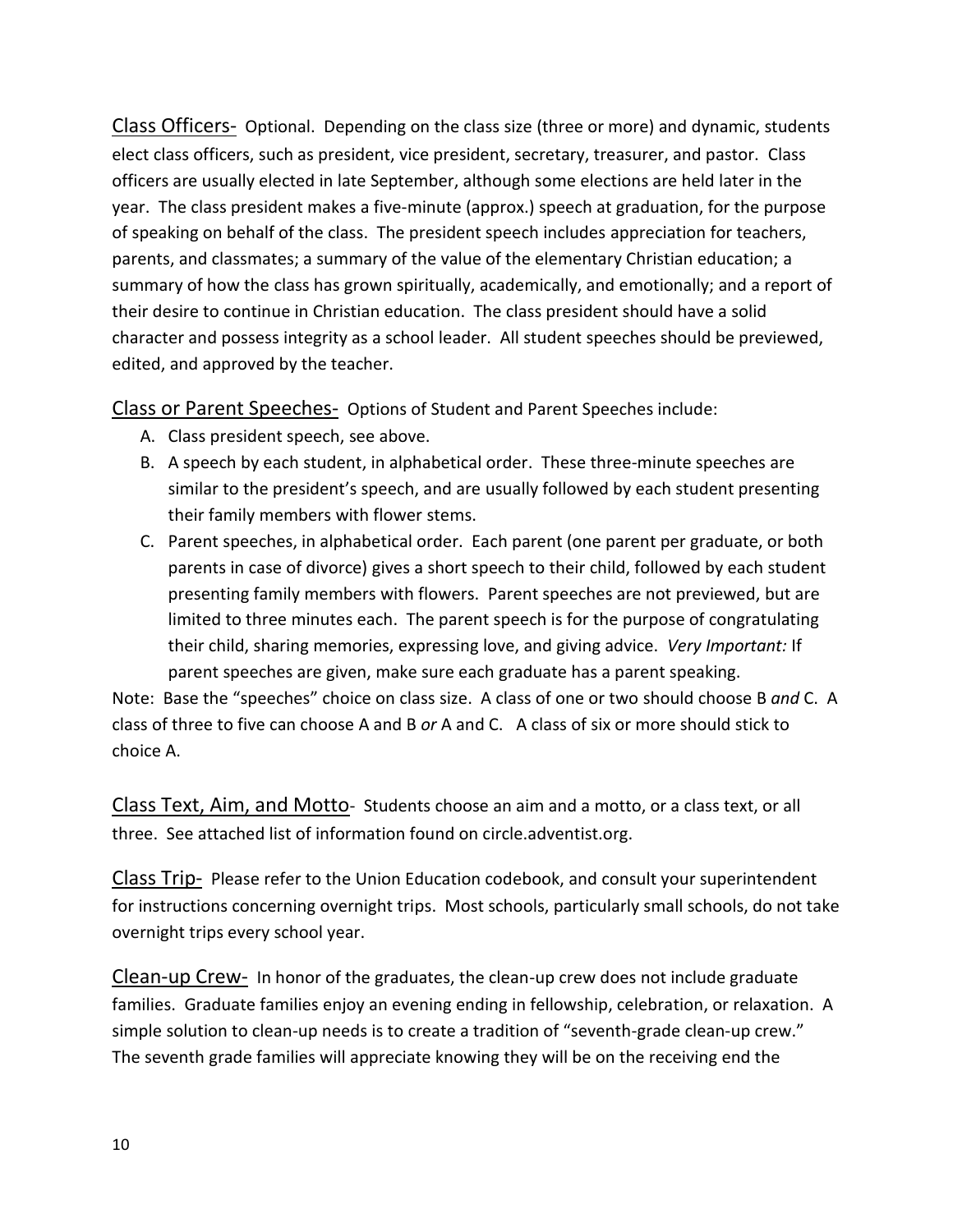following year. Kindergarten graduation clean-up crew can include non-parent school volunteers.

Date and Time- Most schools hold kindergarten graduation three days (or so) before eighthgrade graduation, beginning at 6:30 or 7 pm. Eighth grade graduation is usually the evening of the last day of school, or the evening before, beginning at 7. There is potential for an eighth grade student to not cheerfully attend school post-graduation. Most schools prefer the two graduations to be held on separate nights; however, if that is not possible, then the combined graduation begins at 6:30, starting with a condensed fifteen minute kindergarten graduation, and ending with a **regular** length eighth grade graduation. A condensed kindergarten graduation includes one special song, "What I Learned" speeches, and diplomas.

Decorations - Decorations depend on location and funding. Typically, decorations include helium balloons, crepe paper, door curtains, confetti, colored cloths for each table, and flowers. A large congratulations banner with graduate names serves as a nice focal point for the stage or a large wall. Party supply stores, such as Party America, charge less than twenty dollars to print a professional banner. Some schools have a memory wall of photos of the school year, or only photos of the graduates at different ages. For a personal touch, K-7 students can have loads of fun with sidewalk chalk on the front entry walkway, writing congratulations messages. Platform/stage decorations most commonly include borrowed silk plants, balloons, or a painted backdrop. Most schools prefer a simple look for the stage, and a more festive look for the gym and reception area. Primarily, eighth grade graduates choose their own decorations.

Diplomas- The conference office will supply professional eighth grade graduation diplomas and velvet or vinyl diploma covers, which every school must use. If a student's bill is unpaid, do not place the diploma in the cover. The student will receive an empty diploma cover during graduation, and the diploma will be mailed when the student's account is paid. If the conference office has a supply of kindergarten diplomas, they are unofficial store-purchased diplomas. Most kindergarten teachers purchase kindergarten diplomas from an outside source, such as a teacher supply store.

Floral Order- It is customary for female graduates to wear a wrist corsage of fresh flowers, and male graduates to wear a boutonniere of fresh flowers. Any non-graduate who sits on the platform should have a boutonniere/corsage (not wrist) as well, though of a smaller size. If funds allow, a floral arrangement can be ordered for the stage, though such an expense is seldom chosen. Students present "stems" to family members during the program, which are either a single stemmed flower with baby's breath wrapped in tissue paper and tied with ribbon, or simply a single stemmed flower. Store these stemmed flowers in a bucket, near the stage, hidden behind an object such as the piano, labeled with student names, so that the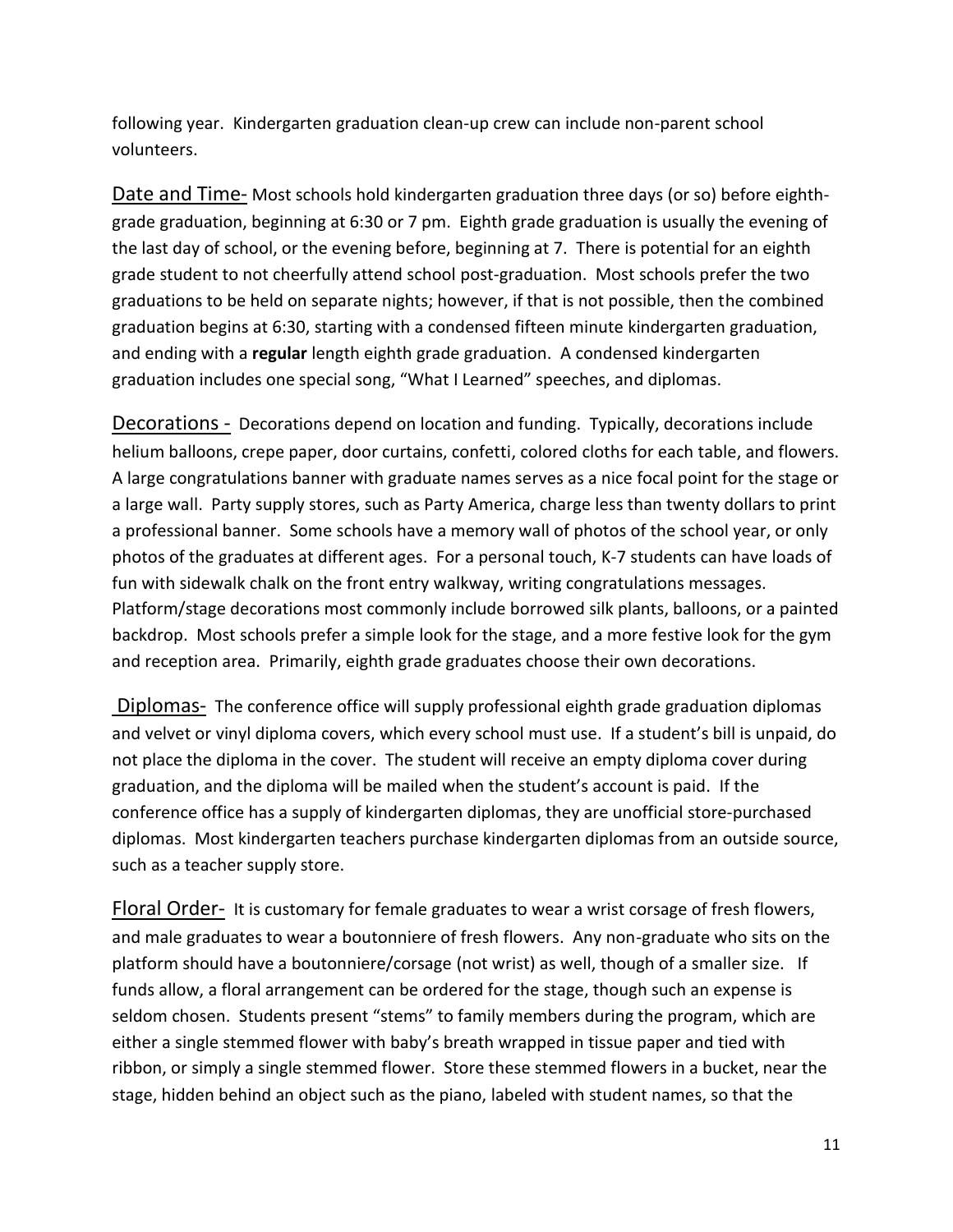graduates can quickly grab them during the program at the right time. Stems are given usually to parents only, but some schools allow students to also present stems to siblings, grandparents, etc., if funds allow. Flower choices are based on class colors, and limited to available funding. Common flower choices are carnations, roses, lilies, and orchids. Most schools find King Soopers floral services to be dependable, attractive, and least expensive. If a volunteer makes your corsages and boutonnieres, be cautious of quality and dependability. Always call three days ahead of scheduled pick-up to confirm that the order is not lost, whether using a professional or a volunteer. Be sure to assign a volunteer to pin flowers ten minutes prior to event start time. Store flowers in the refrigerator prior to use, safe from spills and freezing. Kindergarten graduations rarely have flowers for graduates or any attendants.

Gift Table- Be sure to set-up gift tables in the reception area. Most attendees will bring a card or a gift bag for each 8<sup>th</sup> grade graduate. One oblong table can hold gifts for up to three graduates. Identify each graduate's space by placing a 5x7 framed photo (or a place card) on the tabletop. The gift table is not a common need at a kindergarten graduation.

Graduation Gifts- The school presents a gift to each graduate during the eighth grade graduation program, purchased with school funds. The principal/classroom teacher presents identical gifts to each graduate, in alphabetical order. This is also a perfect time for the teacher to add a nice word about each graduate. Suggested gifts include a Bible, a prayer journal, a worship book, or Messages To Young People. The gift should include a hand-written message on the front fly-page, and the student's name should be engraved on the front cover. Union College and Campion Academy may also present items at this time.

Greeters- If programs are placed on each chair, greeters are not necessary. Suggestions for greeters for the eighth grade graduation include teachers, seventh grade students, or first grade students. Suggestions for greeters for the kindergarten graduation include eighth grade students, teachers, or first grade students.

Invitations- Eighth grade students and kindergarten students seldom, if never, mail-out invitations. If a student requests invitations for mailing, and the school has not planned to create invitations, perhaps the requesting parent can create and purchase their own invitations, to be approved by the principal.

Invocation- This is the formal term used for opening prayer. This term is seldom used in a kindergarten graduation. The class pastor, a teacher, a pastor, or a school volunteer usually has the opening prayer. This privilege is mostly given to an individual who is particularly close to the graduates, but has not been chosen as the main speaker.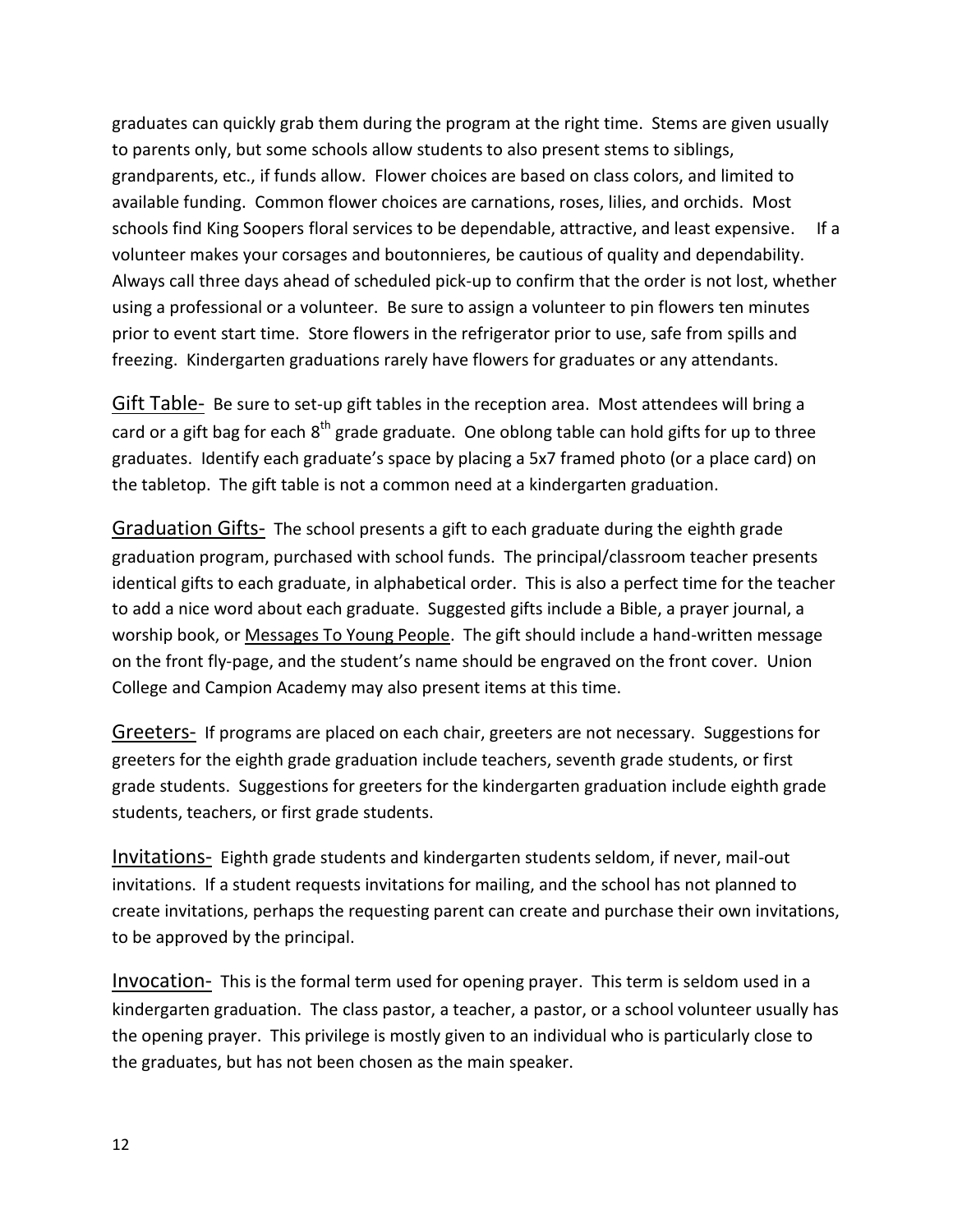Location- A number of factors determine the graduation location: school tradition, crowd size, class size, convenience, and funding. Most often, graduations are held in the school gymnasium, with the reception held in the back portion of the gym. If a graduation is held in a sanctuary, be mindful to keep the program reverent, and keep sanctuary decorations appropriate and compliant with church policy. If your school has more than one constituent church, then the church location is determined either by "taking turns", or by a majority of the graduates' membership. Outdoor graduations are a challenge weather-wise and sound-systemwise, but an option as well.

Memory Book- Optional. A memory book is a surprise gift for each graduate, placed on the gift table, and created by the parent and teacher, from identical empty binders. The memory book contains graduate photographs, school photos, a copy of the graduation program, and personal letters to the graduate from the principal, pastor, teachers, school volunteers, mentors, relatives, classmates, and friends. The memory book is a beautiful, meaningful keepsake; however, if a parent puts little effort into the book, a graduate can be disappointed. So, be prepared to improve books before the event, making sure each book is equal in quantity and quality.

Music- Traditionally, the eighth grade processional is the pomp and circumstance graduation march, and non-contemporary sacred music is selected for the prelude and postlude. Sacred songs are also played during the slide show and the presentation of flowers. It is not necessary to print song titles or composers in the program, unless it is for the special music. If graduates request non-traditional or secular music, it is most often granted if the selection is appropriate and in keeping with the ceremonial atmosphere, unless the graduation is held in a sanctuary. To help personalize the event, effort should be made to comply with student interest without compromising the school's principles. An up-beat song that is not rocky can be appropriate. Songs are most-often played on a piano, violin, flute, or trumpet, but prerecorded music will suffice if necessary.

Parent communication- Refer to the timeline for suggested dates on parent notification. To minimize stress and frustration, communicate graduation plans as soon as possible, repeating information several times. It is seldom too early to correspond, and communication is essential to a successful event. In addition to written notes, a parent meeting two months prior to graduation may be helpful.

Platform Delegates- Those seated on the stage include: graduates (alphabetically by surname), school board chairperson, principal, and anyone speaking during the program (graduation address, opening and closing prayer, etc.). If space is tight, then seat only the graduates, graduation speaker, principal, and chairperson.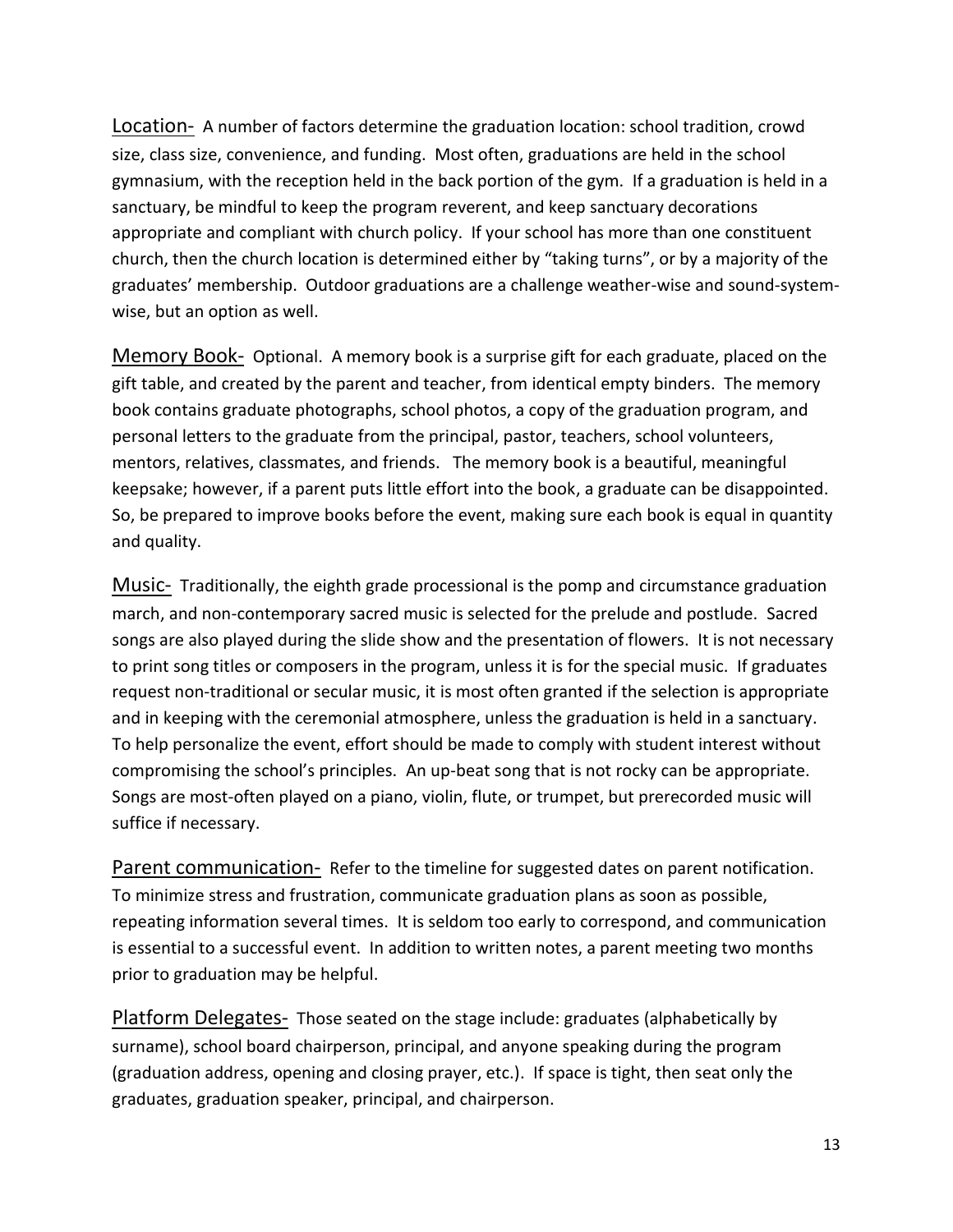Podium Supplies- Place, in order of use, the following materials on a shelf in the podium: printed program, graduate gifts, letters from Union or Campion Academy to be read to graduates, student speech notes, parent speech notes, and diplomas.

Postlude- This is the formal word used in place of "the song that is played while the audience is exiting." This song is played immediately after the recessional. See "Music" for more information.

Prelude- This is the formal word used in place of "the song that is played while grades K-7 march in." This song is played immediately before the processional (the graduation march). Most schools have grades K-7 students march in to this song, and then stand in front of their chairs on the front row of the audience, and sit uniformly when the prelude ends. During rehearsal, determine student pace.

Presentation of Diplomas- This presentation is formal and professional.

- 1. The principal and the school board chairperson stand, and take their position.
- 2. The principal speaks into the microphone, "May the graduates please stand."
- 3. Graduates stand. They are already in alphabetical order, with the first graduate seated on the aisle nearest the podium.
- 4. Principal states first graduate's first and last name. If student requests (prior to program), include the graduate's middle name.
- 5. Principal steps out from behind podium, holding the diploma.
- 6. Graduate walks to principal.
- 7. Principal extends right hand out for a shake.
- 8. Graduate shakes hand with principal, using right hand. Do not release handshake yet.
- 9. With left hand, principal extends diploma to student.
- 10. Graduate receives diploma with left hand. Diploma is not released yet.
- 11. Principal and Graduate freeze, with hands in a shake and holding diploma, for photos. Look into nearby cameras.
- 12. After photos are complete, hands are released. Graduate deeps diploma. Principal returns to podium.
- 13. Graduate, with diploma in hand, walks to school board chairperson.
- 14. If graduation caps are worn, the chairperson will switch the tassel to the other side during the handshake.
- 15. Graduate and school board chairperson shake hands, freezing hand shake for pictures.
- 16. When photos are complete, handshake is released, and the graduate returns to the back of the line of graduates. To return to the back of the line, graduates follow a path that is the least distracting.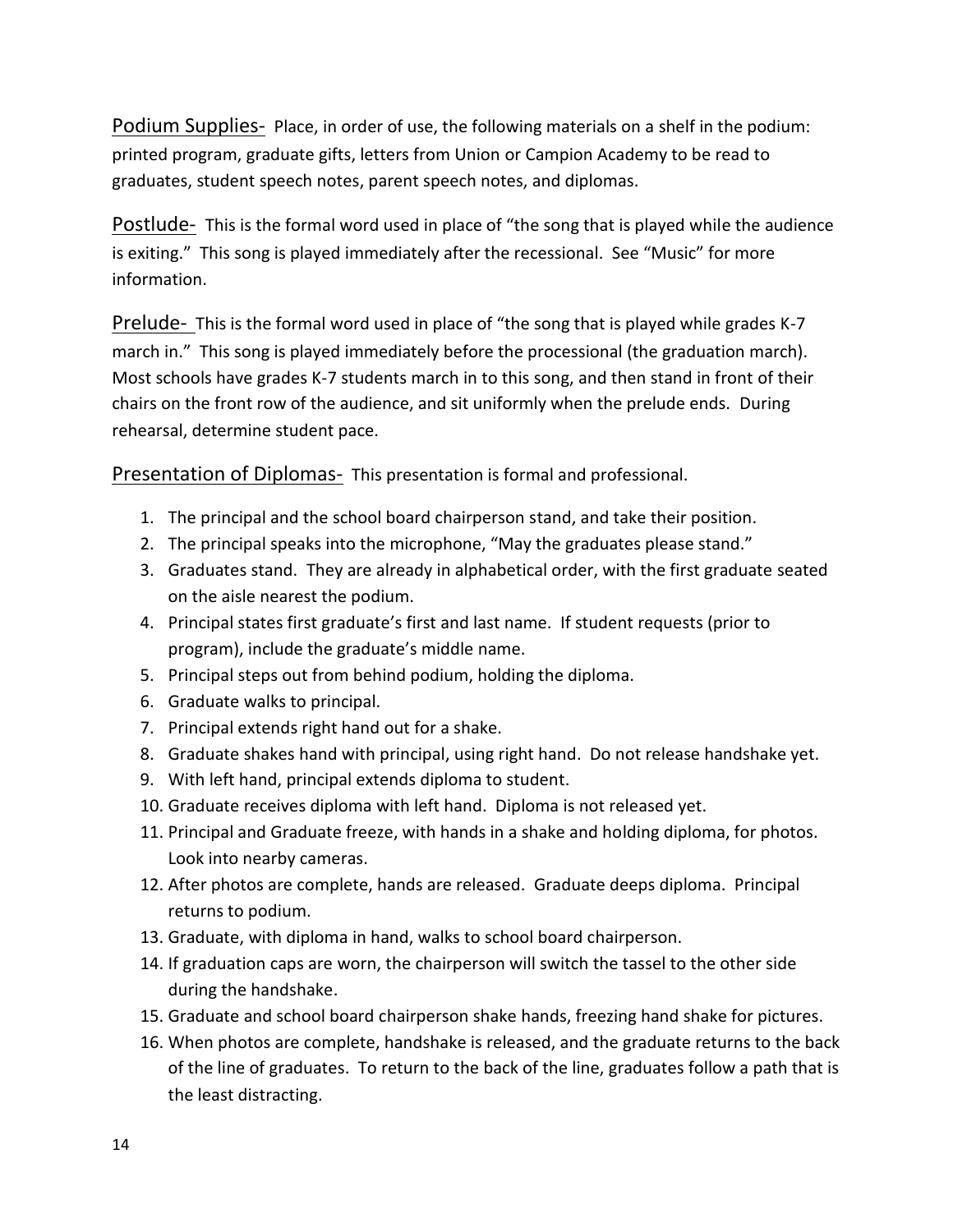- 17. All graduates remain standing throughout the diploma presentation.
- 18. Principal calls the next name, and procedure is repeated.
- 19. After the last graduate receives the diploma, and returns to the back of the line of graduates, the graduates should now be standing in their original alphabetical (by surname) order.
- 20. Principal states into microphone, "The (name of school) graduating class of 2011."
- 21. Principal starts a clap, and audience claps.
- 22. Graduates sit when clapping is ended. If the closing prayer is next, graduates remain standing, and the prayer person asks the audience to stand for the closing prayer. All remain standing during the recessional.

Presentation of Flowers- After each graduate speech, the graduate will walk into the audience and give their stemmed flower(s) to family members. The next graduate can begin their speech while the previous graduate is still presenting flowers, unless the graduate notices there is too much noise or distraction. If there are no student speeches, then each student will present flowers to family members at the same time, while a song is played.

President's Speech- See "Class Officers" and "Class or Parent Speeches"

Printed Programs- Printed programs may be placed on each chair. In this case, there is no need for greeters at the door. Greeters hand-out programs at the door, and welcome guests. See printed program examples. Programs are usually printed on colored paper, matching class colors. If finances allow, programs can be printed in color on white glossy paper. Depending on class colors, Hobby Lobby or Michaels may have classy stickers (in the scrapbooking section) which will look very attractive on the programs. Most kindergarten graduations have printed programs.

Processional- This is the formal word used for "the song that the graduates march down to." Most eighth grade graduations use the traditional graduation march song. Audience remains seated during the processional. A seated audience will not block views, and cameras can get better shots.

Reception Coordinator- Secure a reception coordinator six weeks prior to graduation. This volunteer will coordinate assistants, servers, shopping, decorations, set-up, cake order, and pick-ups. Schedule a meeting with the graduates, reception coordinator, and yourself to determine menu. Graduates should have primary input on reception choices, mindful of financial limitations and appropriateness. Note: It is tradition at some schools for the seventh grade class to handle the reception.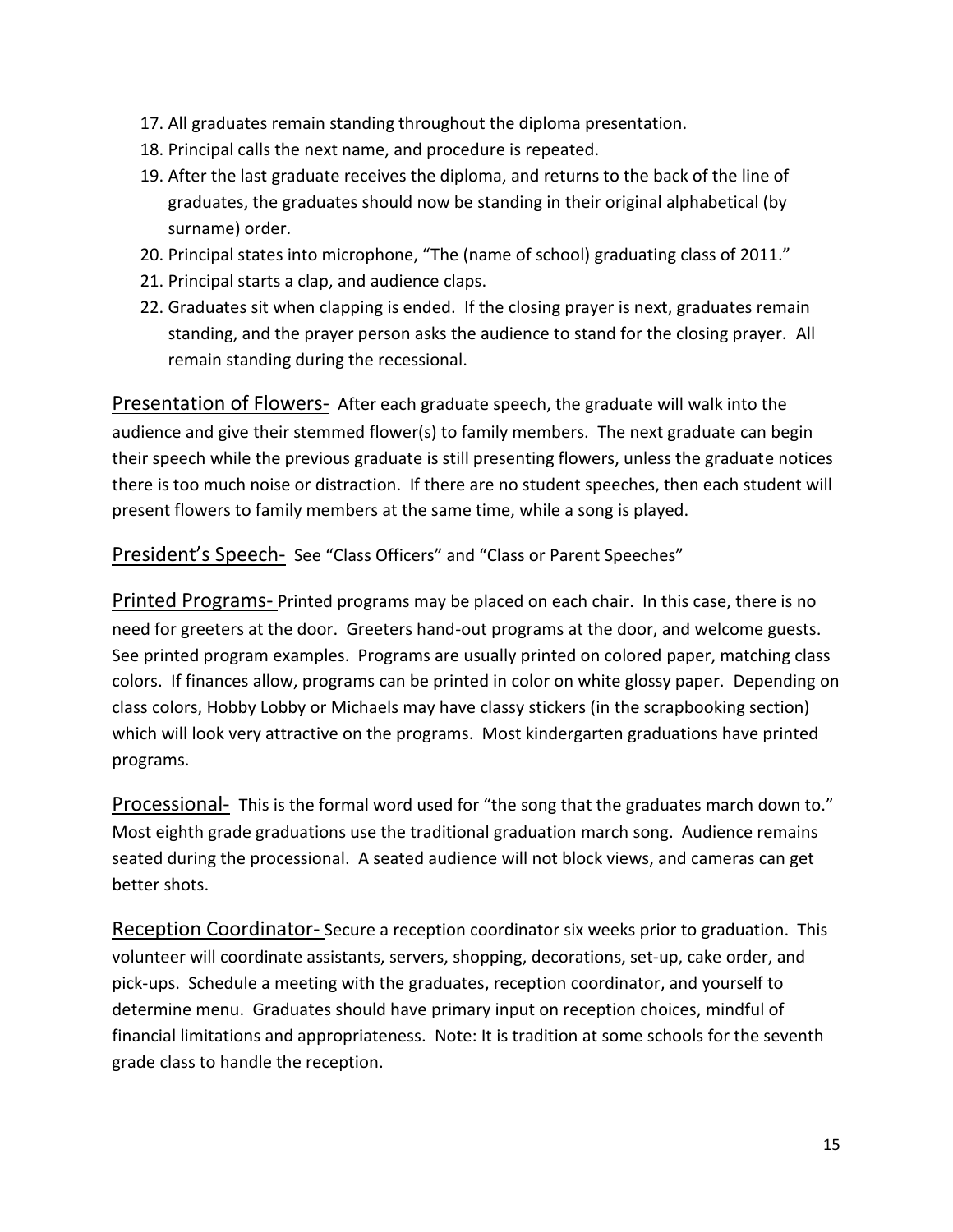Reception Food- Simple is better. A reception with cake, punch, and nuts is plenty. See "Cake" for more information. If funding and volunteer help is available, some graduations include mints, cheese and crackers, fresh fruit (fruit bouquets), fresh veggies, Manhattan meatballs, and other hors d'ourves. Stray from messy food items such as ice cream, since students are wearing formal attire. Reception volunteers should never include graduate family members-- before, during, or after the reception. Set-up reception tables in such a manner to alleviate long lines. For example, tables can serve from both sides, and there can be two identical rows of food tables which serve the same food items.

Reception Location- The reception area is usually the back-half of the gymnasium, or a fellowship hall. Location must be near a sink and kitchen counter. Tables are seldom set for eating, unless the reception food is extravagant.

Reception Servers- Select one or two adult servers, each, for punch and cake. These volunteers must not be family members of graduates.

Recessional- This is the formal word used for "the song that the graduates march out to." See "Music" for more information. When this song is played, graduates march out, down the center aisle, followed by platform delegates, then followed by grades K-7 students. Seldom will an audience need ushers. Graduates should stand at the back of the graduation area, so that the audience may form a receiving line.

Rehearsal- Conduct a grades K-8 rehearsal one to two days prior to graduation.

School Communication- Include announcements and details of the graduations in parent newsletters. See timeline for details. Remember to state time which students should arrive (15 minutes prior), and attire for grades K-7 (church attire).

Skip Day- This activity must be approved by students, school board, and parents. This student-selected activity is scheduled during a school day, and students are not counted absent from school if they attend the Skip Day activities. This activity must be at minimum four hours in length, supervised at all times by at least one male adult supervisor and one female adult supervisor, and financed by class funds. Students are not allowed to "pocket" class funds, nor use it as a shopping spree. Unused funds will be rolled –over as a credit to next year's eighth grade class. Transportation policies apply for Skip Day as they would for school field trips. Class funds should pay for transportation costs and supervisor expenses. Suggested activities include theme parks, activity centers, laser tag, bowling, etc. All conference field trip policies apply. Kindergarten classes do not have a skip day.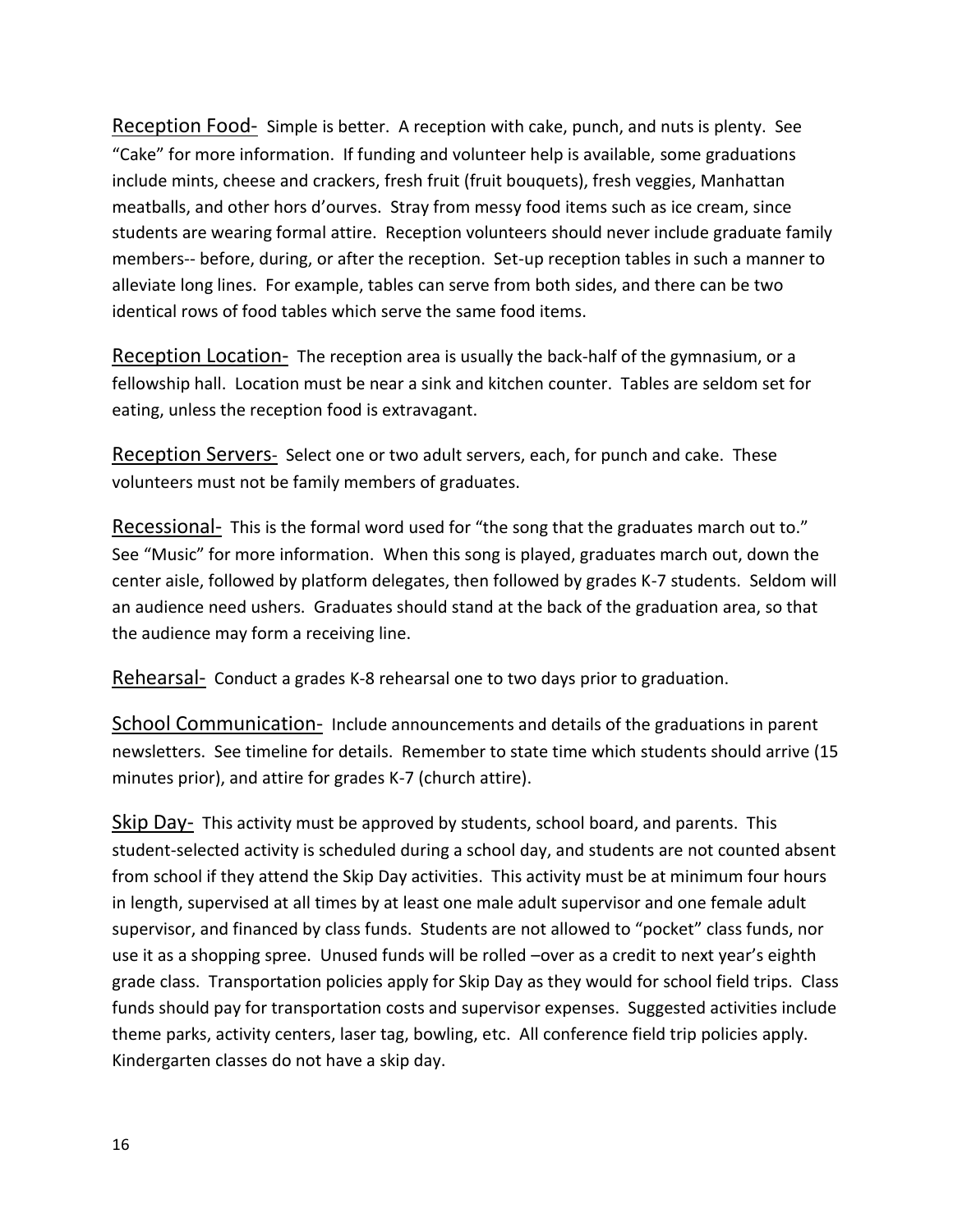Slideshow- Most schools have a slideshow during the graduation program. The kindergarten slideshow is a collection of snapshots throughout the school year, and is shown while music is playing, toward the end of the program. Make sure graduates sit where they can view the show. The eighth grade graduation has one or two slide shows:

- 1. A slideshow of various baby pictures of each graduate. First, a slide of the student's name appears, followed by a number of slides of baby pictures, progressing to current age.
- 2. A slideshow of school year snapshots, as individuals or as groups.

Slideshow #1 can be shown as each graduate marches in, or during each parent's speech. Slideshow #2 can be shown when the students present flowers to their parents, or as its own portion of the program.

Speaker- Eighth grade graduates select a speaker, and their choice is approved by the principal. Graduates select an adult with whom they revere, such as a favorite teacher, a favorite youth pastor, or a favorite school volunteer. Occasionally a class chooses to invite a popular speaker who will need to travel. Class funds should cover travel costs. Nonetheless, graduates should write a personal letter of invitation to the speaker, including the date, time, and location of the event. Later correspondence should include the class aim and motto. Students should send the invitation as soon as possible. Be sure to include a "introduction of speaker" in the program.

Special Music- The kindergarten class presents their own pieces of special music. Eighth grade graduates will request one of the following musical groups: school choir, friends, a parent, or themselves. The special music should be a sacred song that is not too contemporary.

Stage Set-up- Traditionally, the stage will have a row of graduates on one side of the stage, delegates on the other side of the stage, and a podium near the middle. Platform delegates include principal, school board chairperson, speaker, and if there is room, those praying. For stage decorations, please see "Decorations."

#### Student/Parent Speeches- See "Class/Parent Speeches."

Valedictorian- Schools neither figure nor report a valedictorian for grades K-11. Most unions have a written policy forbidding such reference.

Volunteers- Volunteer opportunities include reception coordinator, decorators, printed programs, slide show, stage design, tables and chairs, PA, flower coordinator, and clean-up crew ( $7<sup>th</sup>$  grade class). With the exception of decorating, graduates and their families should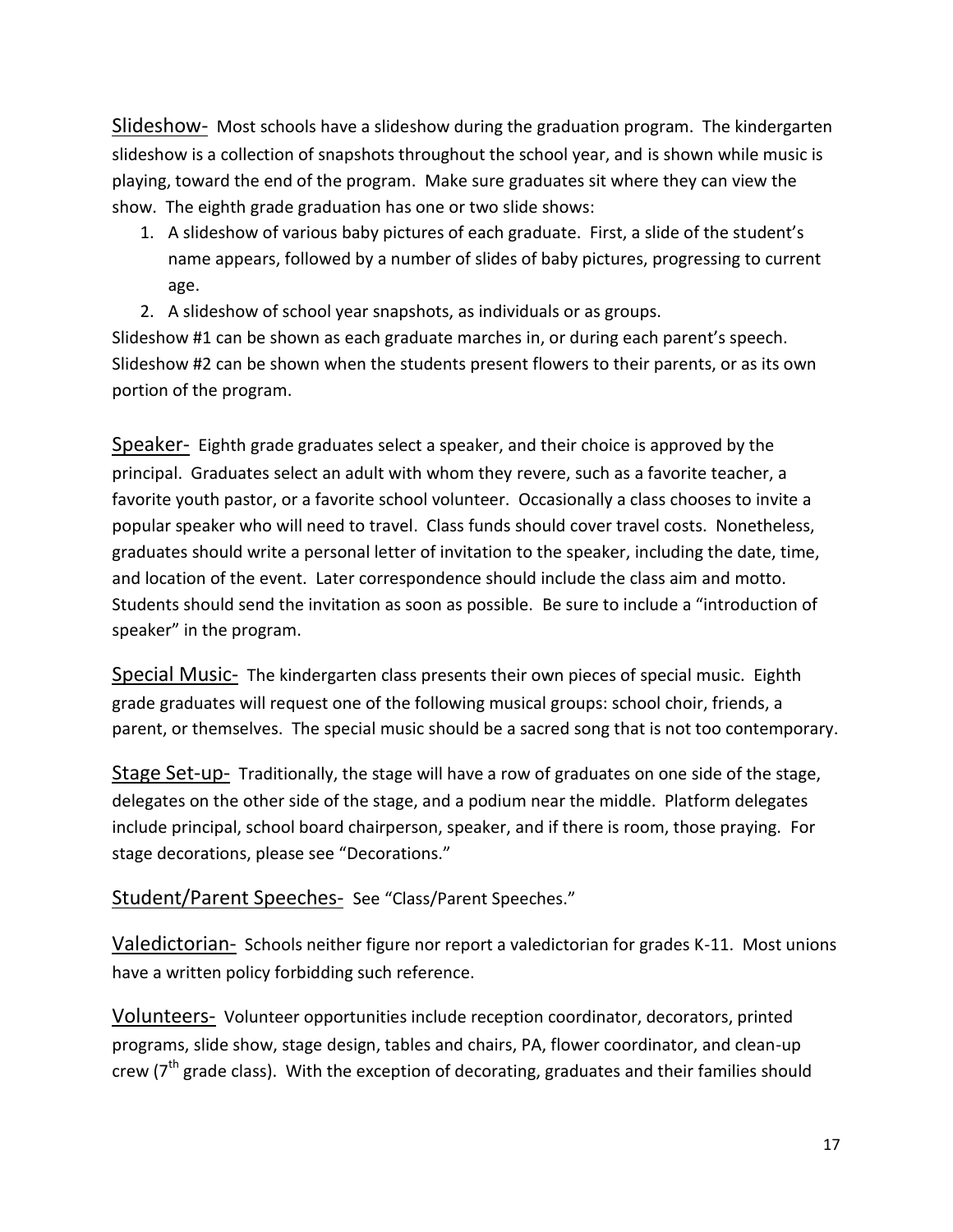not be burdened with volunteer tasks, unless they request. Remind volunteers to keep their receipts for reimbursement.

Wardrobe- Kindergarten graduates commonly wear church attire (ties and dresses) and a home-made graduation cap. Most schools have eighth grade graduates wear formals and suits, while some schools follow a tradition of caps and gowns. Dress code for formals: no bare shoulders, no low necklines, and no bare backs. Dress length can be floor length to four inches above the knee, or match current school handbook guidelines. Each girl will select a different formal gown, usually in black or a class color, or a combination thereof. Boys can represent class colors in tie or shirt choice. Be sure to help students who cannot afford formal graduation attire. Find a sponsor to purchase a gift certificate or write a check, or request church Samaritan funds. Some schools have a Samaritan fund. Occasionally, class funds can provide wardrobe assistance for needy students. Financial assistance for wardrobe should be handled privately. Oftentimes, a girl's formal gown is far more affordable than a suit, shirt, tie, and dress shoes. Comparison shop the price of suit rental versus purchase. If school funds or class funds are used to purchase a black suit, it is highly likely that the same suit will fit another eighth grade boy the next school year, so a "school suit on loan" is an option.

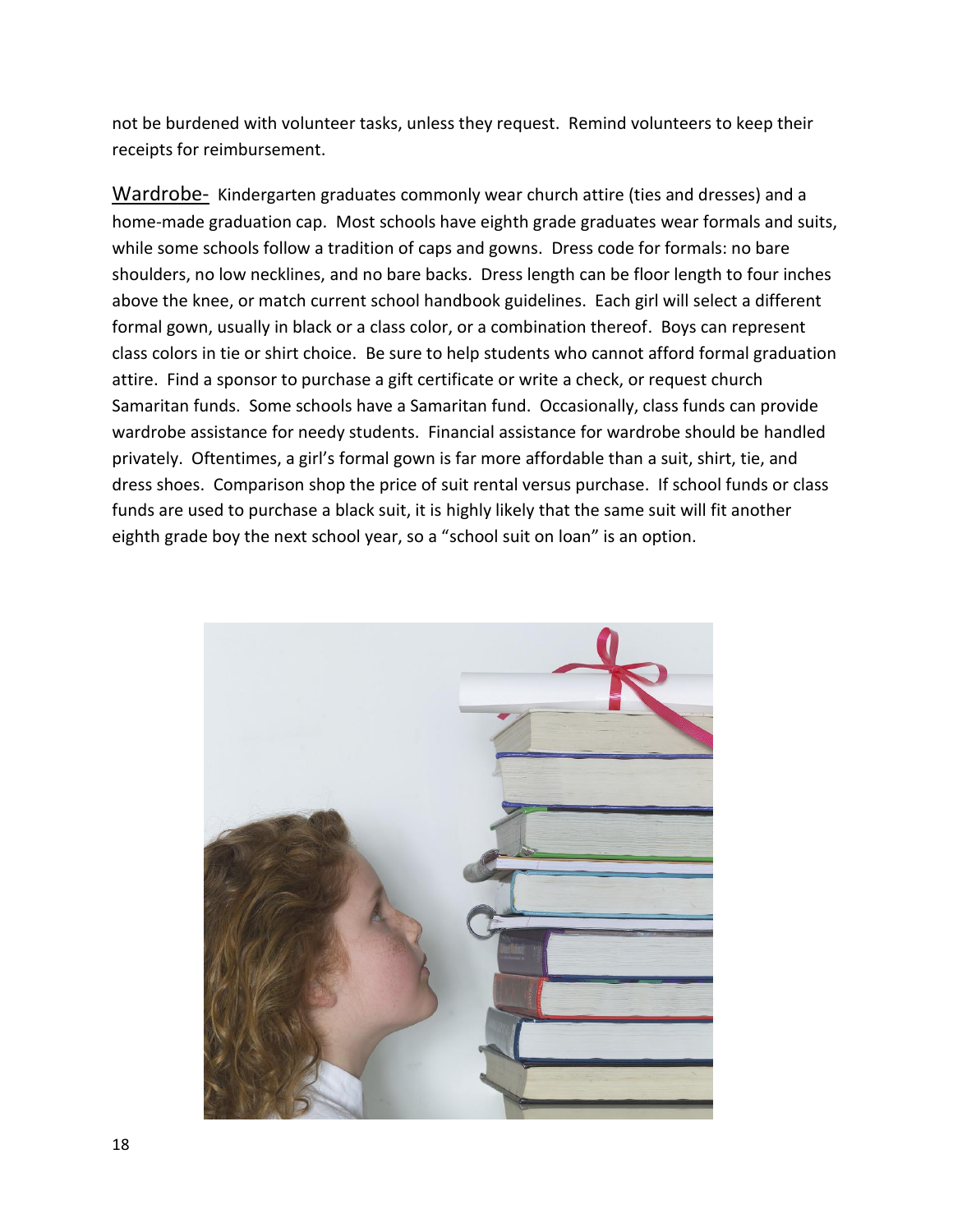### **Funding**

Class expenses include graduation, skip day (optional), class trip (optional), and class gift. Graduation expenses include flowers, decorations, cake, reception food, reception supplies, and speaker travel expense (if travel is involved). Before volunteers make purchases, provide them with a "maximum amount" figure. Remaining funds carryover to next year's eighth grade class. If sufficient funds are lacking, simplify expenses, or request donations. Are there any school funds which can ethically and wisely be transferred to graduation expenses? Would the graduates' parents happily donate expenses? A September eighth grade parent meeting is imperative for creating partnerships. Parents and students must be prepared to support fund-raising efforts. Encourage parents to share in the fundraising work equally, since the graduation cost is a group expense. Fundraising suggestions include fall festival booth, food sales at school events, read-a-thon, car washes, yard sales, and weekly pizza sales in school.

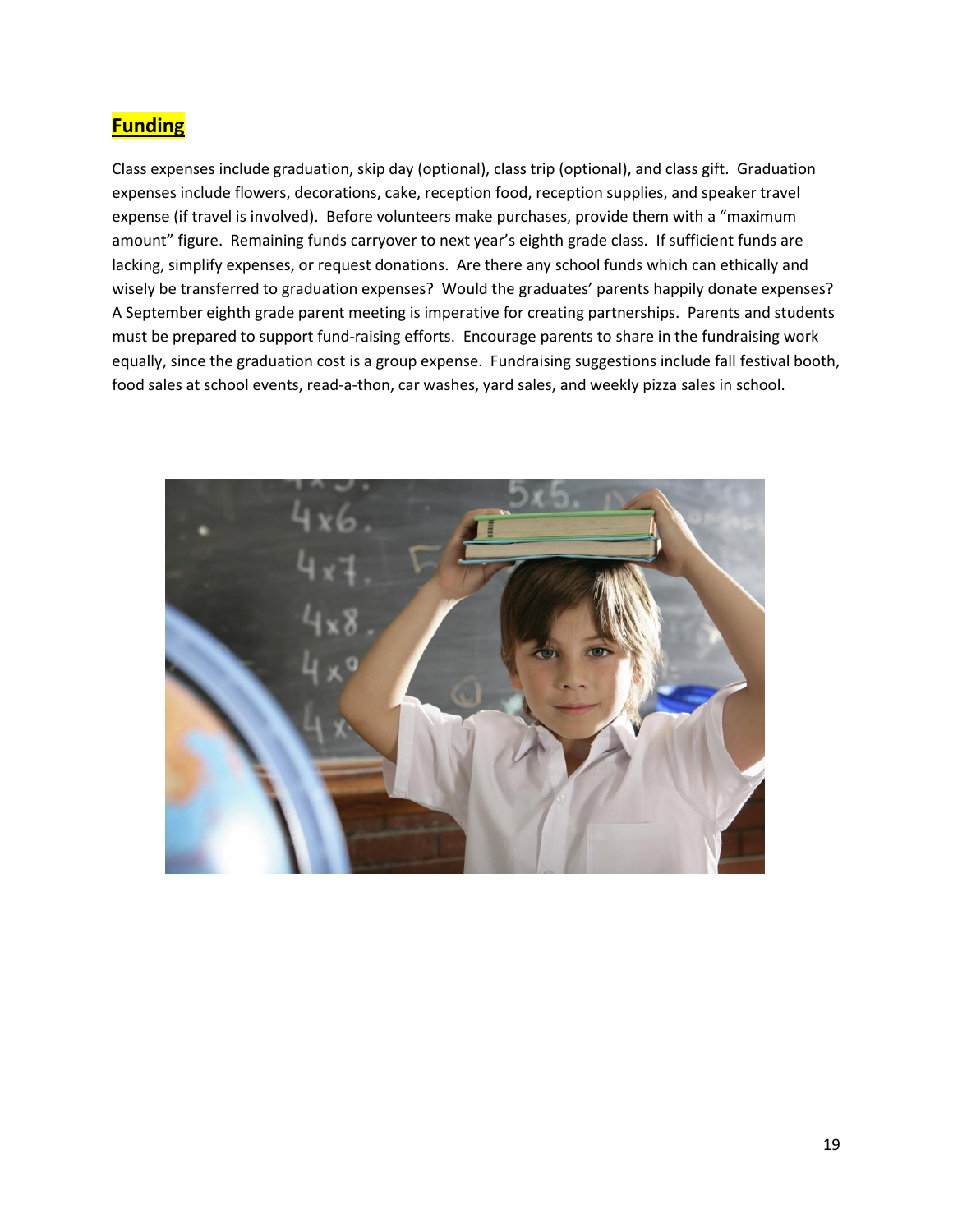#### **Sample Programs**

Eighth grade graduation printed program. Front and Back:

| Class of 2010                                                                                                                      | <b>Crestview Christian School</b>                                       |
|------------------------------------------------------------------------------------------------------------------------------------|-------------------------------------------------------------------------|
| <b>Student Name</b><br>(bio of birth place, birth date, likes, schools<br>attended, and 9 <sup>th</sup> grade plans, career plans) | <b>Eighth Grade Graduation</b><br>May 27, 2010                          |
| <b>Student Name</b><br>(bio)                                                                                                       | (place class photo here)                                                |
| <b>Student Name</b><br>(bio)                                                                                                       |                                                                         |
| <b>Student Name</b><br>(bio)                                                                                                       | <b>Student Name, Student Name,</b><br><b>Student Name, Student Name</b> |
|                                                                                                                                    | Class of 2010                                                           |

#### Inside:

#### **Crestview Christian School Eighth Grade Graduation May 27, 2010** Class Officers President: Student Name *insert school logo* Vice President: Student Name *as watermark in*  Treasurer and Secretary: Student Name *center of program* Class Pastor: Student Name Class Aim: (list) Class Motto: (list) Class Text: (list) Class Colors: (list) Class Gift: (Describe) (insert a text box here, with frame, that is a thank-you paragraph from the graduates to the school staff, including one thing about each teacher they are a thankful for. End Graduation Ceremony Prelude, Entrance of Grades K-7 Graduate Processional Invocation Teacher Name Scripture Reading Youth Sabbath School Teacher's Name "Song Title of Special Music" Grades K-7 Choir Class President's Speech Student Name Parent Tribute to Graduates Slide Show Introduction of Speaker Teacher or Student Graduation Address Pastor's Name Presentation of Scholarships and Gifts Campion Academy, Union College, CCS Presentation of Diplomas Principal's Name and Chairperson's Name

Benediction Class Pastor's Name

Graduate Recessional Postlude

 $\overline{1}$ PA System- (name) example a primary piano- (name)

with "To all our classmates—we're going to miss you! To our

parents—thank you for sending us to CCS!")

*Reception Following*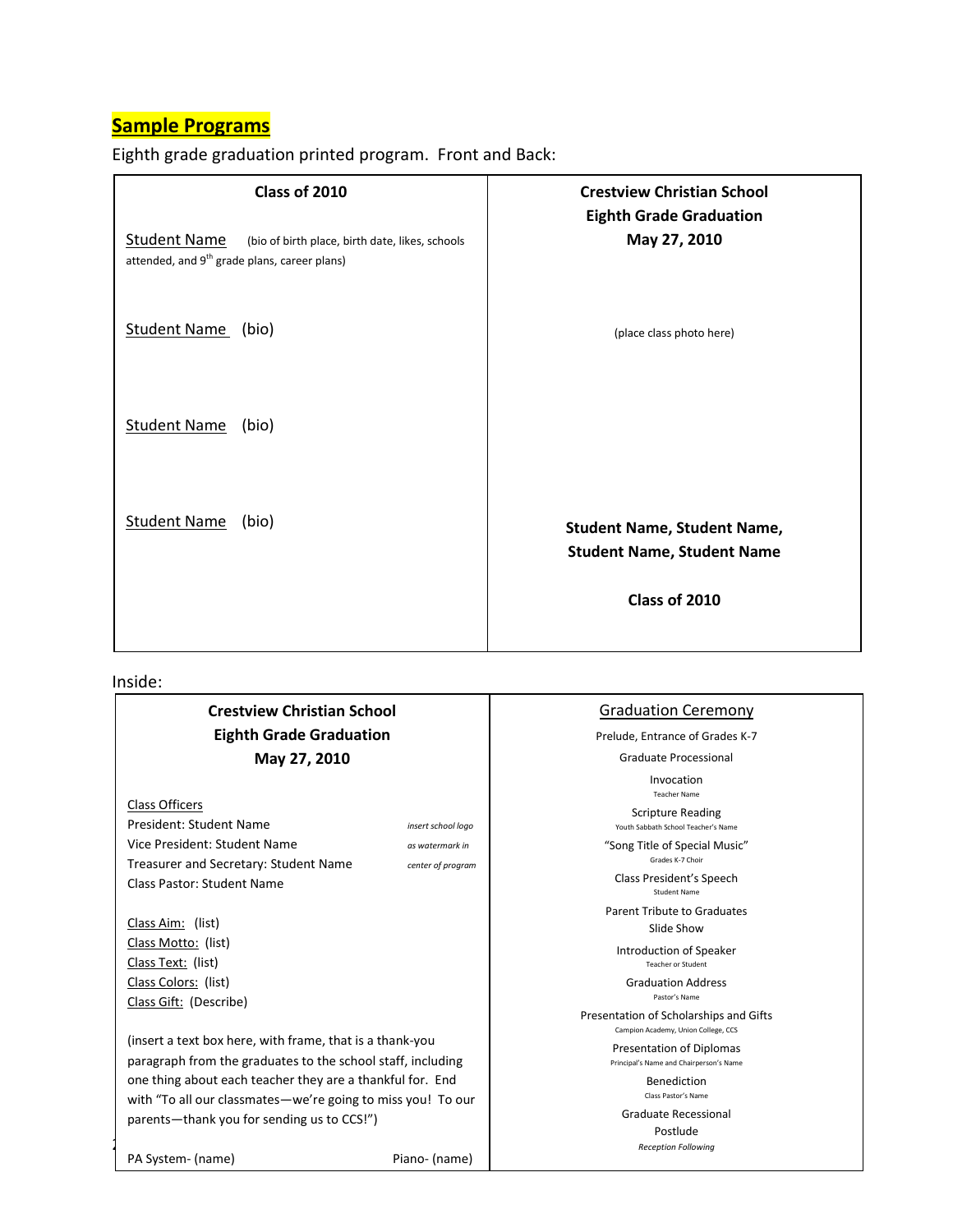#### Kindergarten Program:

#### Front and Back:

| Kindergarten Class of 2010                                                                                                                        | <b>Crestview Christian School</b>                                       |
|---------------------------------------------------------------------------------------------------------------------------------------------------|-------------------------------------------------------------------------|
| <b>Student Name</b><br>(bio of birth place, birth date, likes, what<br>he/she says she learned in school, what he/she liked best about<br>school) | <b>Kindergarten Graduation</b><br>May 24, 2010                          |
| <b>Student Name</b><br>(bio)                                                                                                                      | (place class photo here)                                                |
| <b>Student Name</b><br>(bio)                                                                                                                      |                                                                         |
| <b>Student Name</b><br>(bio)                                                                                                                      | <b>Student Name, Student Name,</b><br><b>Student Name, Student Name</b> |
|                                                                                                                                                   | Kindergarten Class of 2010                                              |

Inside:

#### **Crestview Christian School Kindergarten Graduation May 24, 2010**

(copy artwork here: Teacher draws stick figure of self, then each student draws self, include class pet, and title "We Love School!")

(List a special Bible verse here pertaining to children)

(insert a text box here, with frame, that is a thank-you to class volunteers, graduation volunteers, and reception volunteers)

PA System- (name) Piano- (name)

#### Graduation Ceremony

Graduate Processional

Opening Prayer Student Name

Scripture Reading Student Name

"Song Title"

"What I Learned This Year" Kindergarten Students

"Song Title"

"Song Title"

Slide Show

Presentation of Awards Teacher Name

Presentation of Diplomas Teacher's Name and Principal's Name

> Closing Prayer Student Name

Graduate Recessional

*Reception Following*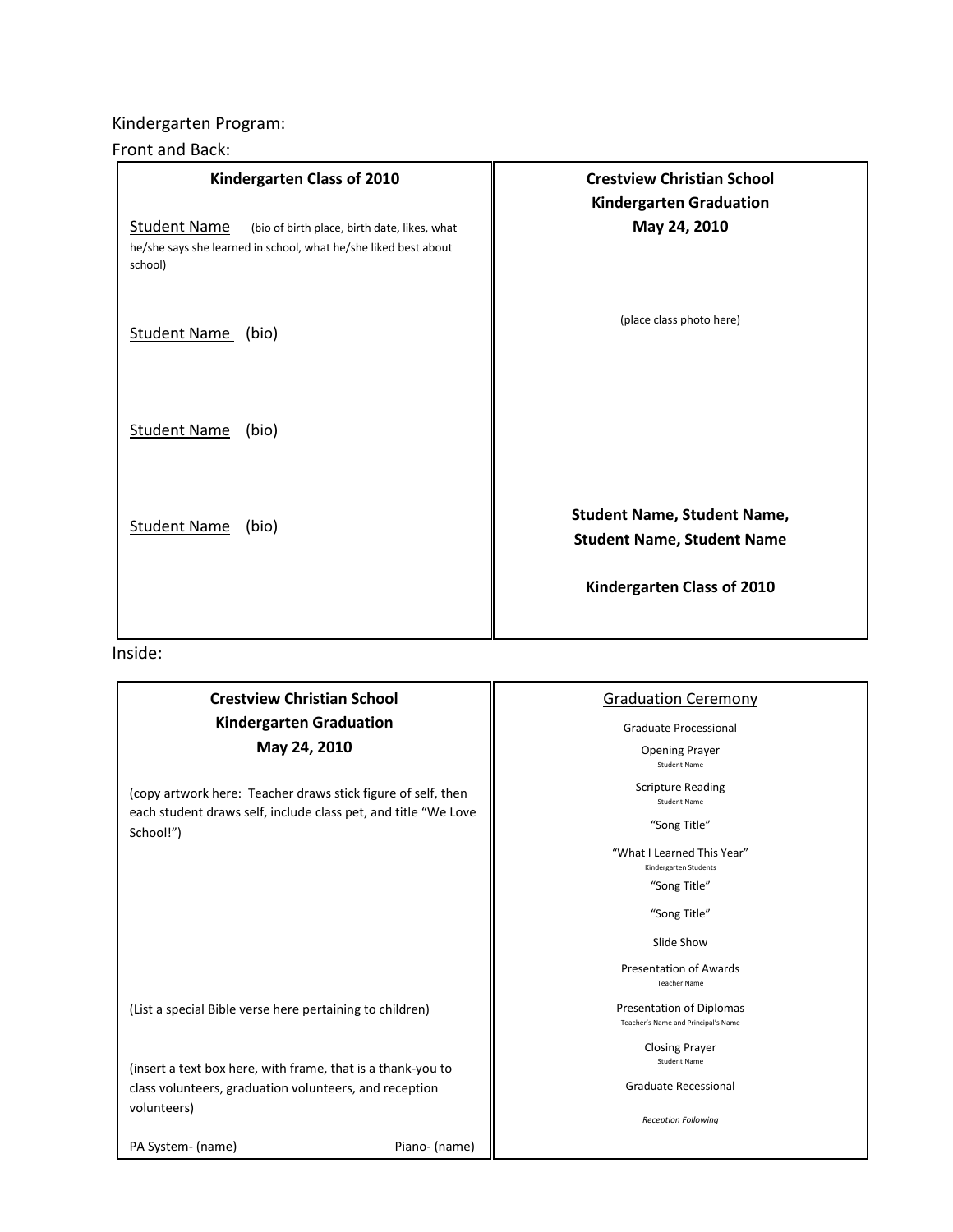**Sample Aims, Mottos, and Texts**

Attached from Circle.Adventist.org

[http://circle.adventist.org/download/Class\\_Aims\\_Mottos.pdf](http://circle.adventist.org/download/Class_Aims_Mottos.pdf)

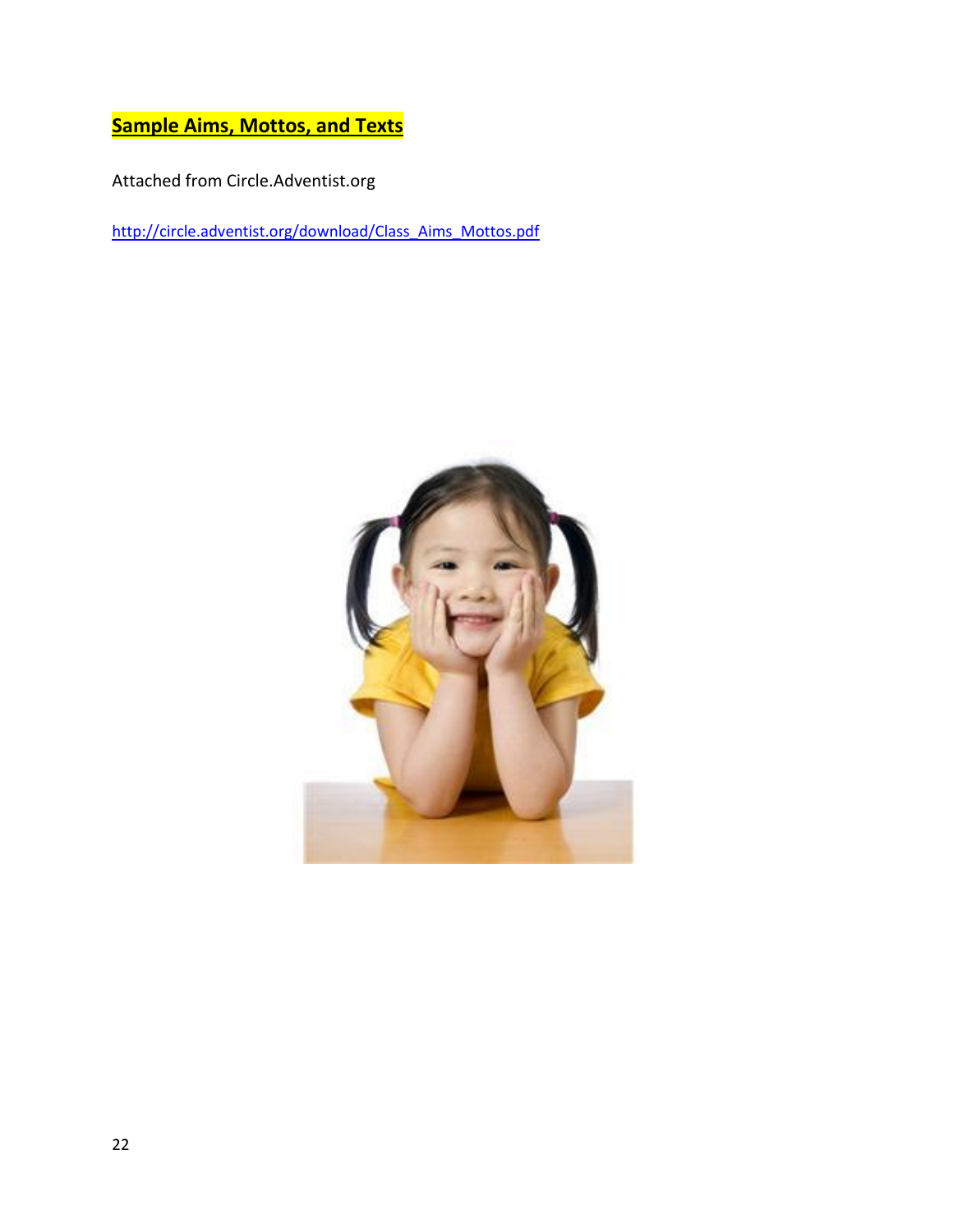#### **GRADUATING CLASS AIMS & MOTTOS**

Each school year, sponsors and class officers face the task of selecting a class aim, motto, scripture, song, flower, and color(s) that represent the spirit of the graduating class. Recently, teachers have requested suggestions. We thought it would be great to gather ideas from as many schools as possible and provide these ideas as a resource, truly creating a CIRCLE of information that would be helpful to us all. Here are a few pointers:

#### AIM

The class aim is a short, concise statement--often a fragment--that begins with an action word. For example, follow the dream, build a better future, climb to heights beyond. The statement may also begin with the infinitive—to rise, to live, to follow. Above all, the aim states something the class intends to do.

#### MOTTO

The class motto is often an inspirational saying or adage that reflects what the class hopes to exemplify or live. This, too, is rather short and concise. The book of Proverbs is an excellent source of wise sayings.

#### SCRIPTURE & SONG

Often, the class scripture and song will mirror the aim and motto so that all four elements present a unified idea.

Below is a list of submissions, by school. For your convenience, we have also provided the necessary contact information. If you would like to add to this collection, feel free to do so by submitting your ideas to webmaster@circle.adventist.org. You may also go to the CIRCLE web page at http://circle.adventist.org and select the submit option. We look forward to hearing from you.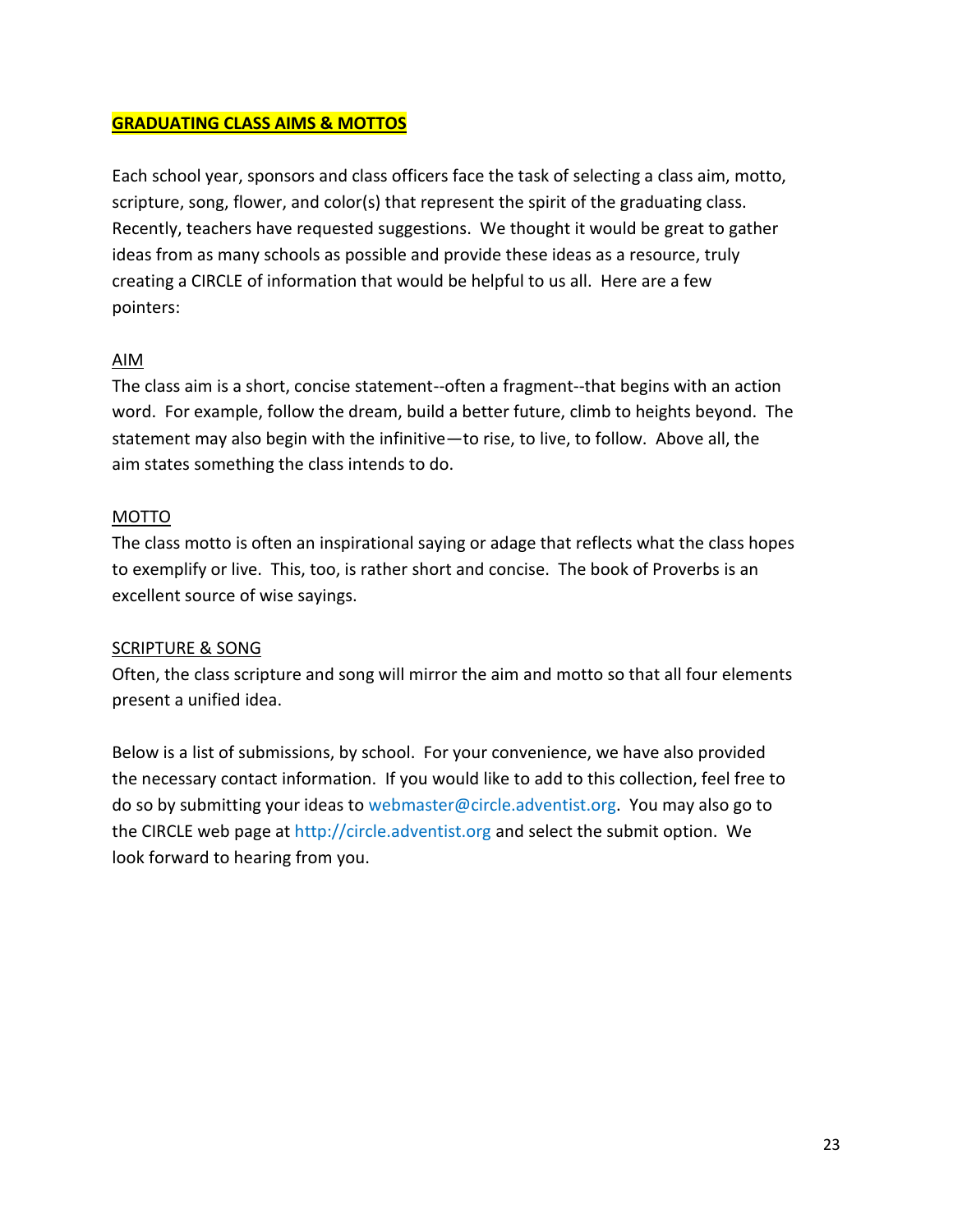### **Graduating Class Aims and Mottos 1961 - 2007 Columbia Adventist Academy**

Submitted by Debbie Hendrickson, Registrar (hendde@caaschool.org)

#### AIMS:

Shoot for the moon. Even if you miss, you=ll land among the stars.

We will risk going to far, and only then will we discover just how far we can go.

To allow God to put us where we belong.

We must be the change we wish to see in the world.

To dream the impossible; to achieve the improbable.

To question the expected and overcome the impossible.

To infinity and beyond!

To put our dreams in our hearts, our hearts in God's hands.

To be God's gift.

If my mind can conceive it and my heart can believe it, I know I can achieve it.

In our hands we hold today; in our dreams, we hold tomorrow; in our faith, we hold forever.

To grow with friends as with Christ.

Watch out world, here we come!

Give to the world the best you have and the best will come back to you.

Nothing short of the highest.

Climb and attain!

To climb the highest mountain. To reach the highest peak.

We aim to claim those promises, making our nights like day.

To meet you in heaven.

To do all the good we can, in all the way we can, to all the souls we can, in every place we can,

at all the times we can, with all the zeal we can, as long as ever we can.

To know Him.

Success through service.

To meet the challenge of the hour.

Promises to keep.

Victory.

Discovering new horizons.

To finish His work.

To answer His call.

Heights Beckon Us.

Eternal Life.

Heaven Our Port.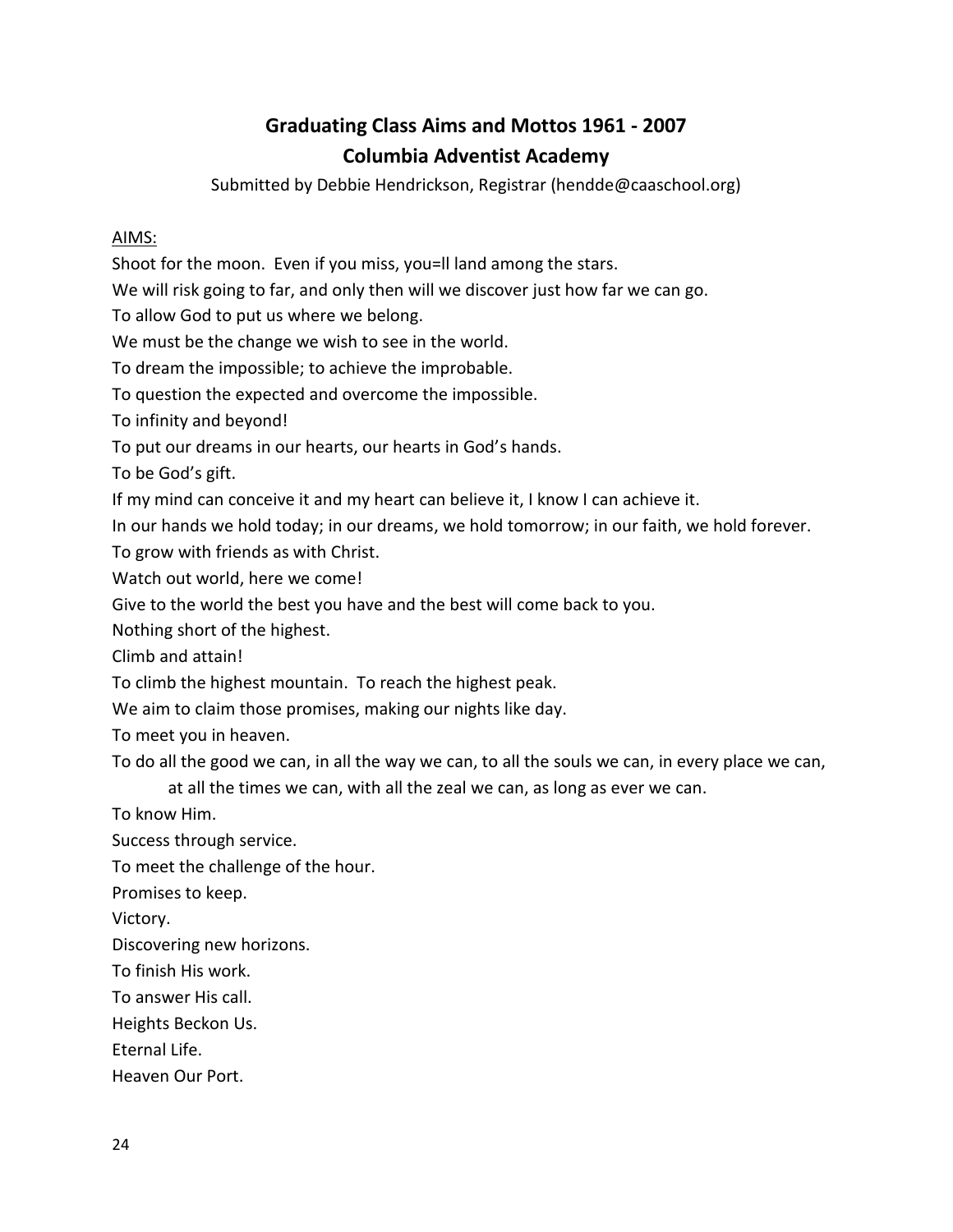#### MOTTOS:

Each for the other and all for Christ.

Christ our Captain.

In His Steps.

Not at the top, but climbing.

Not prepared, but preparing.

God's wish, our command.

Through Space with God.

He conquers who conquers himself.

Miles to go.

The world=s need is our call.

Peace through understanding.

It isn't the individual, not the army as a whole, but te everlasting teamwork of every single soul. Living by His grace and moving out in faith.

God's promises are like the stars. The darker the night, the brighter they shine.

With Christ as our guide.

Christian quality, not class quantity.

Behind is infinite power, ahead is unlimited possibility.

What we are is God's gift to us, what we make of ourselves is our gift to God.

The set of the sail determines the port. Our sails are set Heavenward.

He has achieved success who has lived well, laughed often and loved much.

Success our future, Christ our present, treasured our past.

Together we have been friends, together we have special memories, but our togetherness in

Christ will keep us going.

Success is not a matter of chance; it is a matter of choice. It is not a thing to be waited for, it is a thing to be achieved.

Do not follow where the path leads. Rather, go where there is no path and leave a trail.

Give me a place to stand and I shall move the earth.

Success comes to those who make it happen, not those who let it happen.

We met as strangers, grew as classmates, and leave as friends.

We know not what the future holds, but we know who hold the future.

Cherish yesterday, live today, dream tomorrow.

The dreams of the future are better than the history of the past.

To be a light when all other lights go out.

Do not be afraid of going slowly, be only afraid of standing still.

Those who say it can't be done should get out of the way of those who are doing it.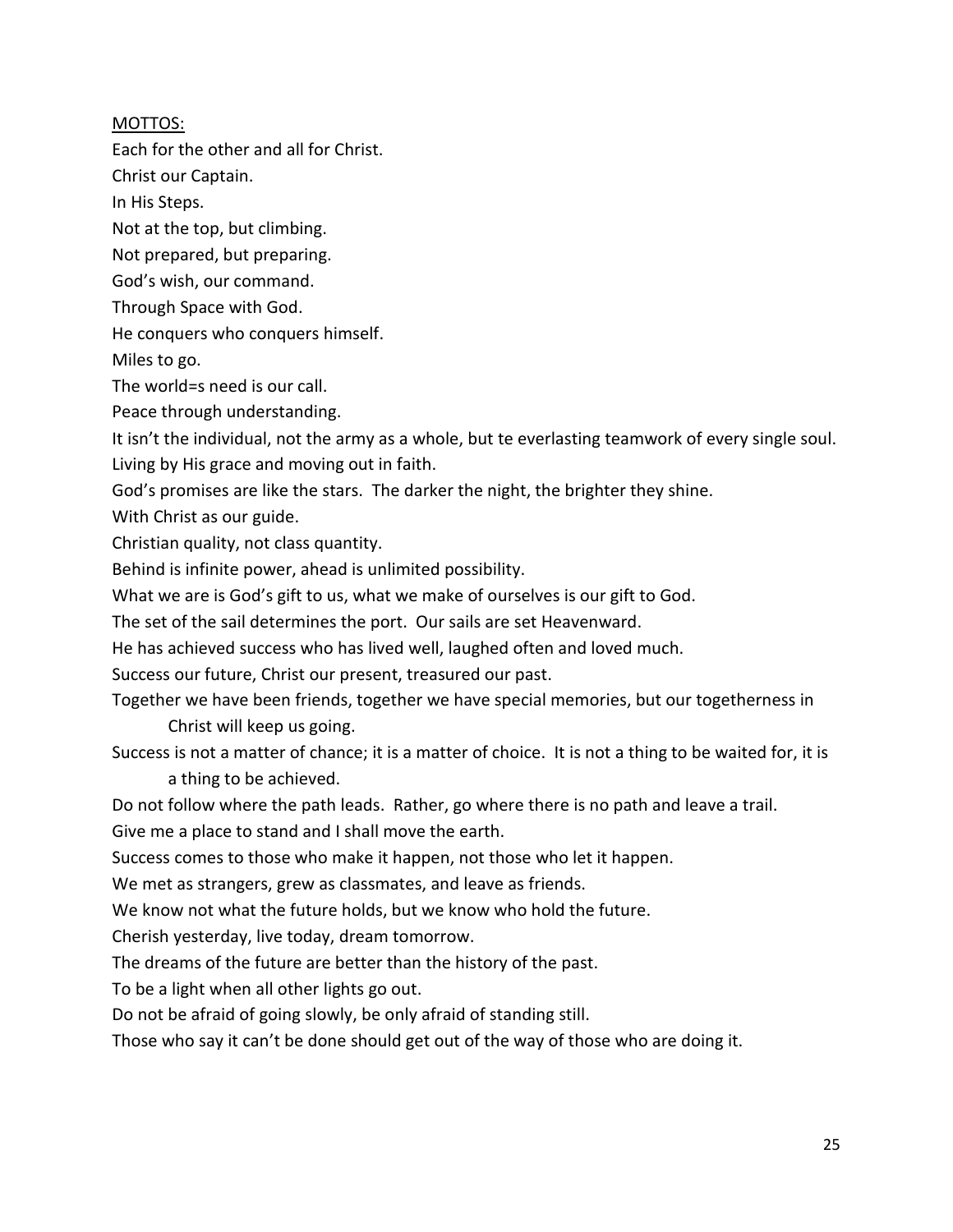### **Graduating Class Aims and Mottos**

John Vixie, jvixie@thevision.net Modesto Adventist Academy Principal

#### A I M S

- 1. Eternal Harbor
- 2. Forward in His Name
- 3. We Have Crossed the Bay; the Ocean Lies Before Us
- 4. To Follow Our Pilot's Course
- 5. Heights Beckon Us
- 6. For God and Humanity
- 7. Onward and Upward
- 8. Through Straight Paths
- 9. To Live for Him, Higher
- 10. To Finish His Work
- 11. Success Through Service
- 12. Others First
- 13. To the Unfinished Work
- 14. To His Greater Glory
- 15. Keep Smiling
- 16. Watch Us Climb
- 17. To Go Forward Ever, Backward Never
- 18. Deeds, Not Dreams
- 19. Perfection in Christ
- 20. Surrender, Determine, Achieve
- 21. A Light to All the World
- 22. Christ as Our Captain
- 23. Earth Our Challenge
- 24. Heaven
- 25. Success
- 26. To Seek First the Kingdom

#### MOTTOS

- 1. Our Sails Are Set Heavenward
- 2. Duty, Our Guiding Star
- 3. Anchored in Heaven
- 4. Anywhere, Provided It Be Forward
- 5. Onward to the Finish
- 6. Onward, Forward, Upward
- 7. Willing Messengers for Christ
- 8. His Grace Sufficeth
- 9. In His Footsteps
- 10. The Heights Beckon Us
- 11. Not at the Top, but Climbing
- 12. Each for the Other and All for God
- 13. Always Upward
- 14. At the Foot hills, Climbing
- 15. Deeds, Not Words
- 16. Ever On
- 17. Look Forward, Not Backward
- 18. Look Up—And On
- 19. No Victory Without Labor
- 20. Not Finished; Just Begun
- 21. On to Victory
- 22. Onward
- 23. Sail On!
- 24. Something Yet to Be Gleaned
- 25. Strive for Higher Honor
- 26. Success Waits at Labor's Gate
- 27. Toward the Light
- 28. Thus Endeth Our First Lesson
- 29. Up and On
- 30. Without Labor There is Nothing
- 31. Loyalty and Service
- 32. Today We Follow, Tomorrow We Lead
- 33. Prepared for Better Things
- 34. Aim High and Hold your Aim
- 35. Be Good, Do Good, Make Good
- 36. Conquering and Still to Conquer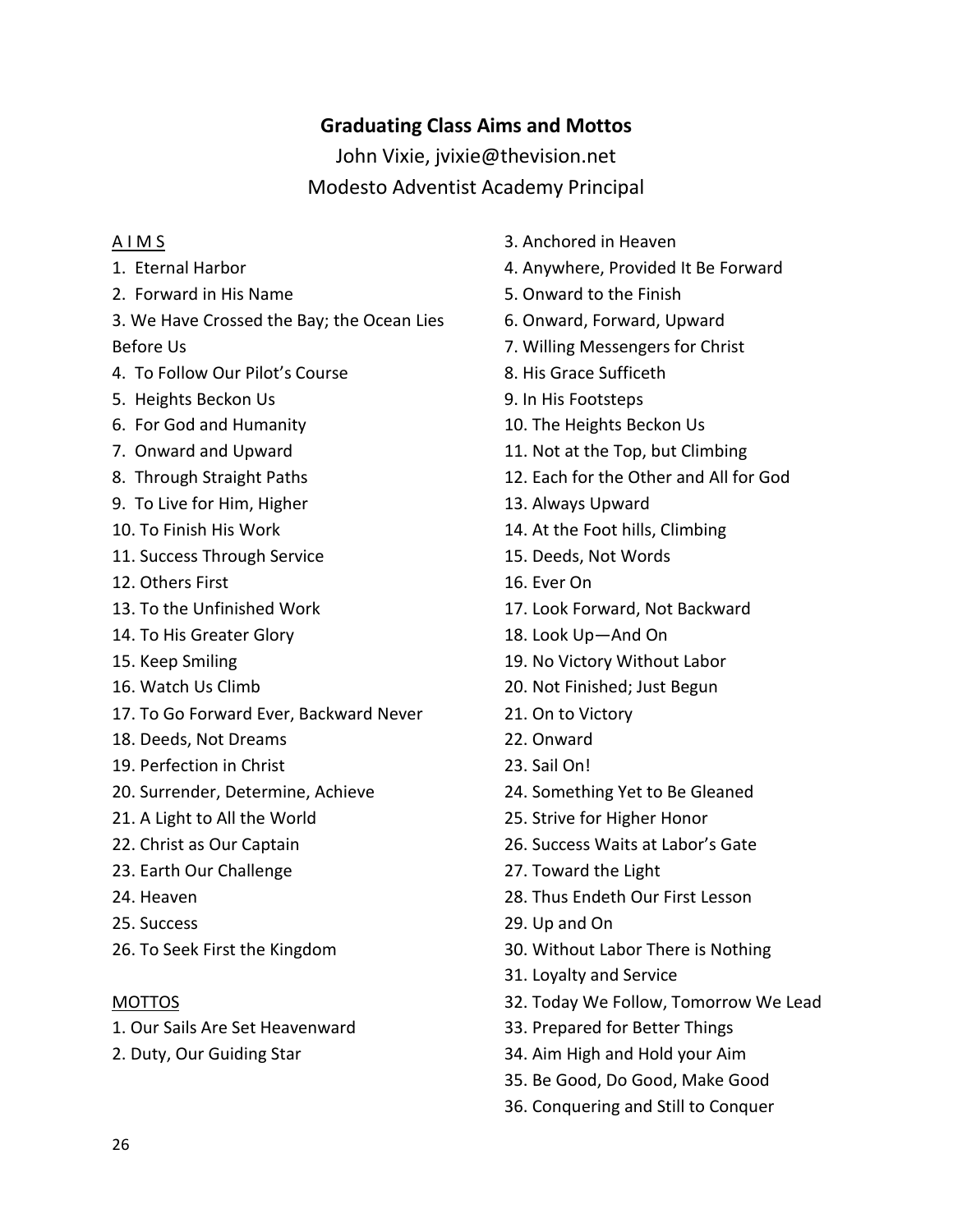37. The Beginning, Not the End 38. On to Heights Ahead 39. Service About Self 40. The Past Gone Forever; the future Lies Ahead 41. And We'll Ever Stand, Every Heart and Hand 42. Growth Through Service 43. The Bible Our Guide 44. Power, Unity, Confidence 45. Deeds Survive the Doer 46. It's the Set of the Sail That Determines the Port 47. Heaven Our Goal 48. Christ Is All and In All 49. New Earth Our Goal 50. To Find God's Plan for Our Life 51. Victory Follows Effort 52. Find a Path or Make One 53. There is Victory With God 54. The Bible, The Whole Bible, Nothing But the Bible

#### AIMS AND MOTTOS He who is afraid of failure is afraid of success.

Every successful journey begins and ends in faith, regardless of the events in between.

Living faith always leads to obedience.

The church does not go forward because it is perfect, but because God is gracious.

Joy is knowing you are exactly where God wants you to be.

"God…will pay back trouble to those who trouble you." (2 Thessalonians 1:6)

"I resolved to know nothing while I was with you except Jesus Christ and Him crucified." (1 Corinthians 2:2)

The gospel is deep enough for an elephant to go swimming, and shallow enough for a small child to go wading.

Friendships are forged by fire.

You do make a difference.

No reserve, No regrets, No retreats.

You cannot do what God alone can do, but He will not do what He has asked you to do.

"If anyone is thirsty, let him come to me and drink." (John 7:37)

Decisive battle has been won!

Jesus is the Master Sculptor who looks beyond the rough edges that are, to the faces that could be.

He wanted them to stand and deliver, and they did…together.

Jesus is the only bridge in town.

When constructing a building or a life, a solid foundation is essential.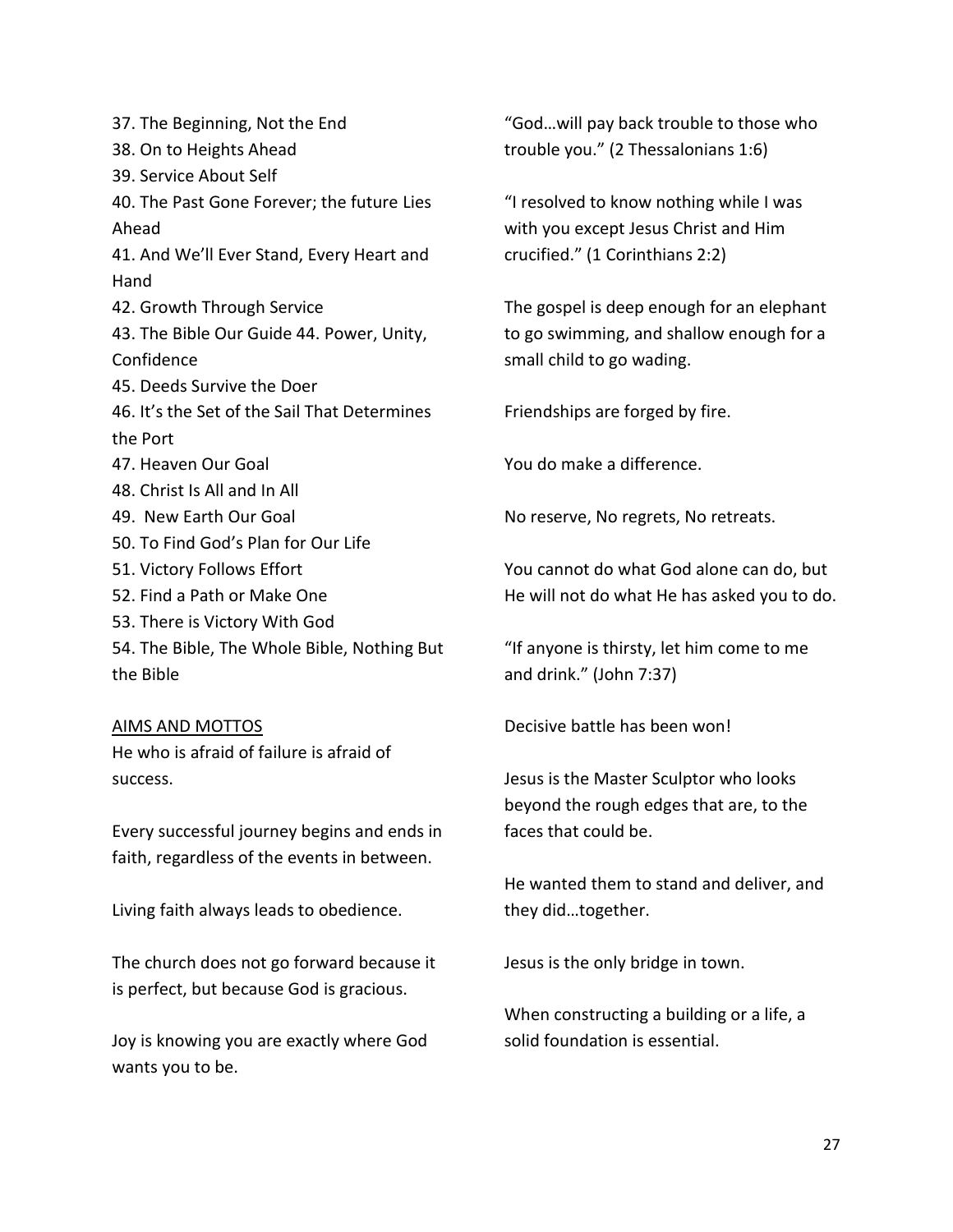"Each one should use whatever gift he has received to serve others." (1 Peter 4:10)

God does new things for his people, regularly.

The fire of persecution lighted a fire of evangelism.

The Lion of Judah has set the world free from endless winter.

When Jesus said, "You will be my witnesses," He wasn't speaking to angels.

God's promises always exceed our expectations.

God does not provide escape from our problems but strength to face them.

Victory in our lives is praise to our God.

Sin always lengthens the journey.

Before we meet the law, we need to meet the Lawgiver.

"Do not be discouraged, for the Lord your God will be with you wherever you go." (Joshua 1:9)

Sometimes judgement means suffering the consequences of our choices.

Our only hope is a compassionate God.

In God's eyes your greatest ability is your availability.

We are more likely to leave the church than God is.

People who have turned away from God still need to worship.

To refuse to forgive is to continue to hurt yourself.

There is such a thing as right and wrong.

If you don't change directions, you'll end up where you're headed.

God's grip of grace doesn't easily let go.

God is willing to let you go if it is the only way He can get you back.

Being grounded in reality can prepare you to become grounded in Christ.

Ordinary people can do extraordinary things for God.

"Not by might, nor by power, but by my Spirit." (Zech. 4:6)

Cherish God's presence, even when He is silent.

Staying on the trail takes you safely home. Don't worry about when. It's who is coming back that is important.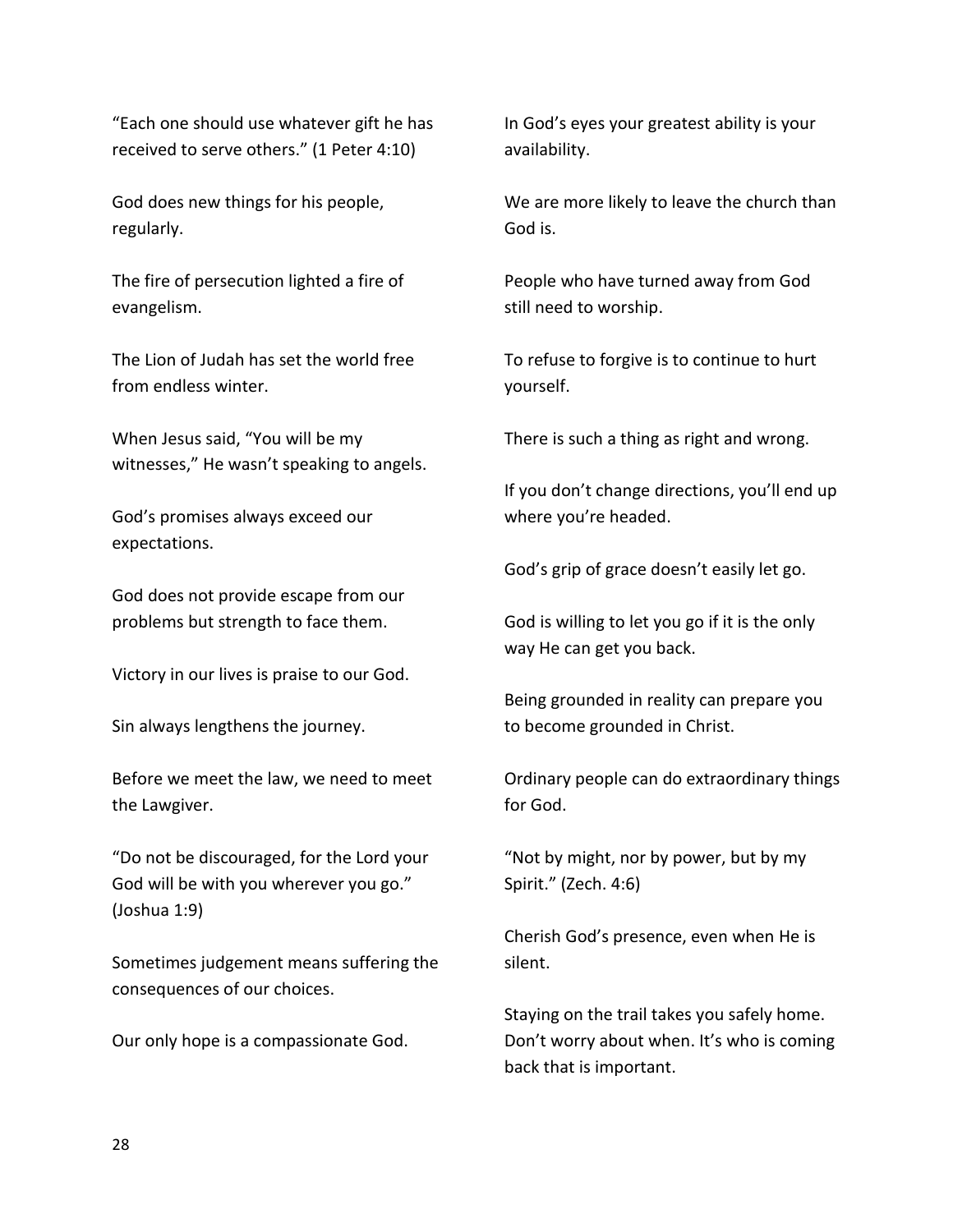Jesus began His earthly ministry in the face of staunch criticism – not to the applause of the crowd.

"I once was lost, but now am found. Was blind, but now I see."

Jesus was born to die.

Every human being is intended to have character of his own: to be what no others are, and to do what no other can do.

No amount of ability is of the slightest avail without honor.

It is more important to know where you are going than to see how fast you can get there.

A golden character needs no gliding.

Better to keep yourself clean and bright; you are the window through which you must see the world.

Life is a grindstone. Whether it grinds you down or polishes you up depends on what you are made of.

Character is not in the mind. It is in the will.

Character is what you are in the dark. The inner braces of a man's heart must be equal to the outer pressure of life's circumstances.

It is not the brains that matter most, but that which guides them – the character, the heart, generous qualities, progressive ideas.

Character, not circumstances, makes the man.

God leaves nothing to chance and everything to choice.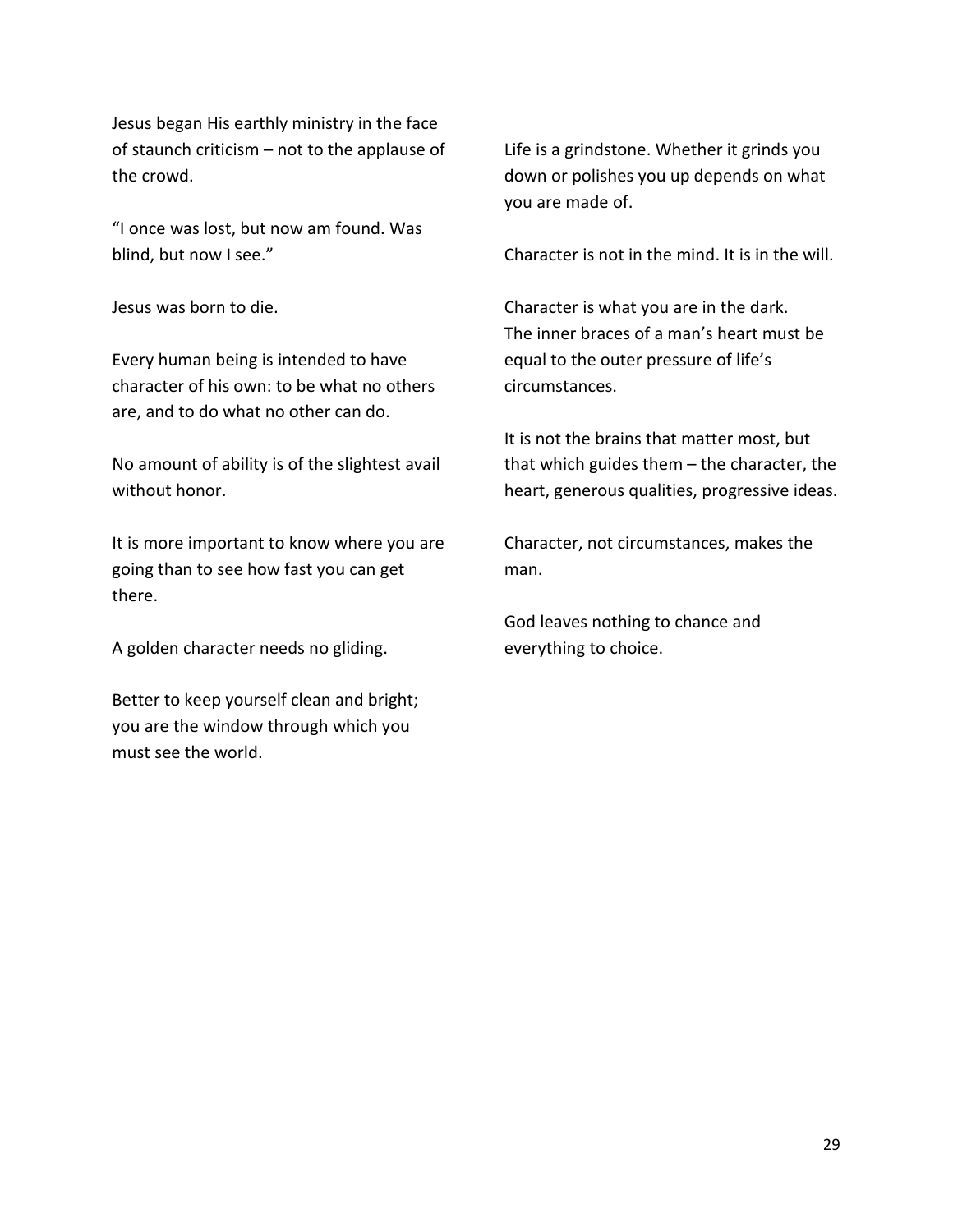#### **Graduating Class Aims and Mottos (1995-2001)**

#### **Vida Giddings, vidag@andrews.edu Ruth Murdoch Elementary School Administrative Assistant**

#### AIMS

Heaven To reach the heavenly Gates Strive to be the best Today we follow, tomorrow we lead The past gone forever, the future lies ahead Live the life in Christ

#### MOTTOS

There are two ways of spreading light: To be the candle or the mirror that reflects it --Edith Wharton Who you are is more important than what You accomplish To walk with Him United we stand, Divided we fall Standing steadfast on the edge of the millennium Life is a journey, live it to its fullest

#### FLOWER

White Rose

#### **COLORS**

Black and Forest Green Regal Blue and Black Royal blue and Navy

#### **SONG**

Count on Me by Whitney Houston & CeCe Winans